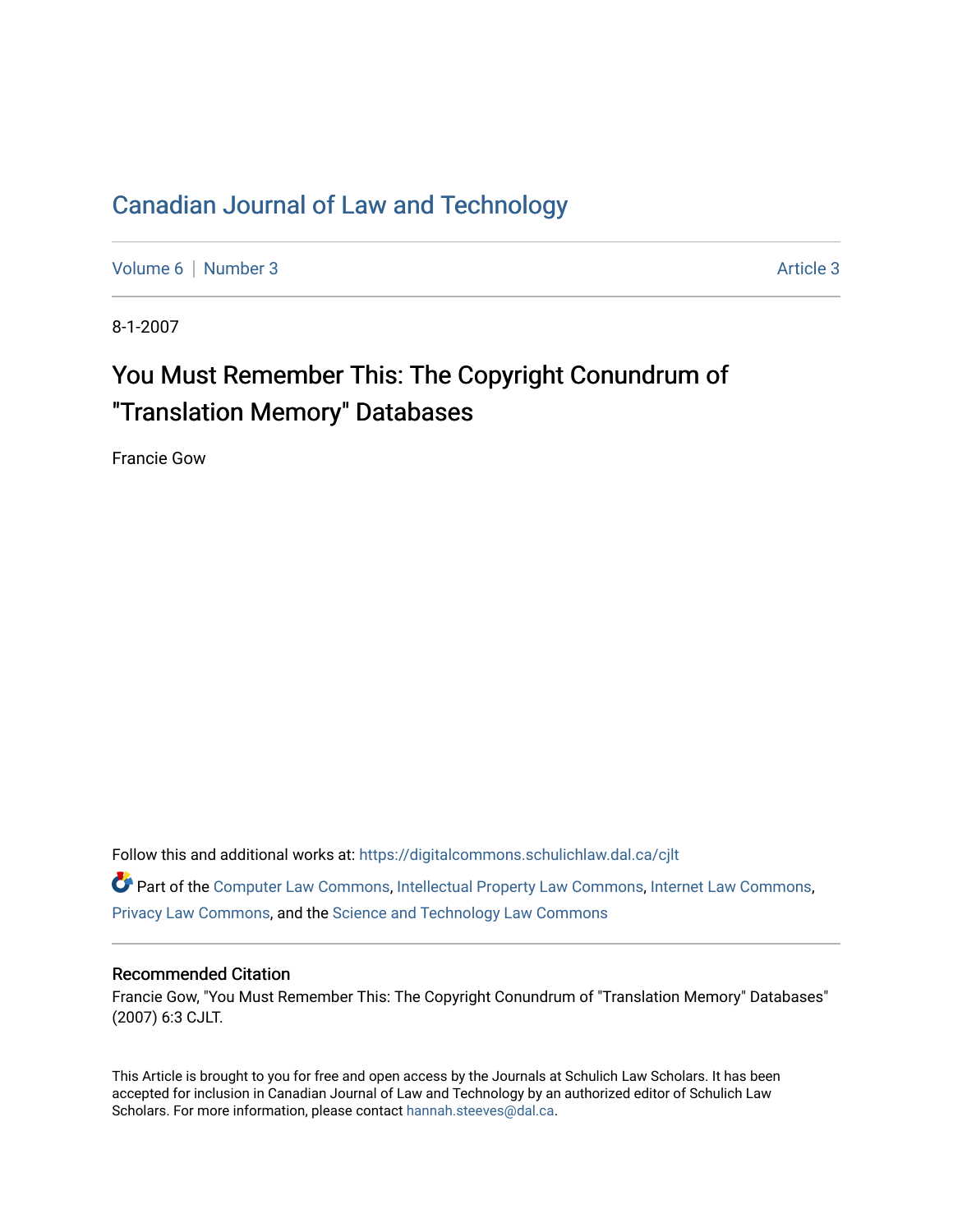## You Must Remember This: The Copyright Conundrum of ''Translation Memory'' Databases

Francie Gow†

## Abstract

 $\Gamma$  ranslation memory databases (compilations of texts linked with their translations) can be valuable resources in the process of translating subsequent texts. This article explores the circumstances under which such compilations might be considered sufficiently original to attract copyright protection that is independent of any copyright already subsisting in the underlying translations and source texts. Various characteristics of the tools and the translation industry in general make the analysis highly fact-specific; whether particular translation memory databases attract protection, and, if so, who can claim to be their ''authors'', must be evaluated on a case-by-case basis. Any protection that is granted may be significantly restricted by the competing layers of copyright in the contents of the database. Ultimately, granting protection at the database level does little to promote the goals of copyright law. Reforms of the translation industry's traditional business model are recommended to enable a greater pooling of linguistic resources among translation professionals without prejudice to their clients' legitimate interests in protecting confidential information and benefiting economically from their property rights.

**f**ranslators are increasingly using computer-assisted trom the information while respecting the rights of all translation (CAT) tools both as research aids and to stakeholders: translators, translation agencies, and clien increase their productivity. 1 One such tool, in particular, has received considerable attention in the past decade:<br>translation memory<sup>2</sup> (TM)<sup>3</sup> software. Translation translation memory<sup>2</sup> (TM)<sup>3</sup> software. Translation<br>memory is a database tool<sup>4</sup> for storing previously trans-<br>lated texts connected with their original texts, also  $\Box$  M tools come in many forms, but they need to

stored texts as well as conflicting contract and confiden-

These compilations of archived translations contain these processes in an algorithm?<br> The leading TM developers,<sup>5</sup> working indepen-Because of the way the current industry model is struc-<br>tured, most of this information ends up locked away

I. Introduction licensing practices that have created this problem, and recommending adjustments that could maximize value<br>from the information while respecting the rights of all

lated texts connected with their original texts, also known as source texts, so that the translator can quickly<br>answer questions such as, "Have I translated something the "alignment" of source and target texts, and<br>like th I will review the features of TM databases and con-<br>
I arity at approximately the sentence level. Both of these<br>
tasks are basic for humans, but extraordinarily difficult sider the legal basis for granting them protection under tasks are basic for humans, but extraordinarily difficult<br>the *Copyright Act*. I will also consider who might be for computers. What makes a French sentence the Copyright Act. I will also consider who might be for computers. What makes a French sentence entitled to the right, and the extent to which the scope of "equivalent" to an English sentence for the purposes of entitled to the right, and the extent to which the scope of "equivalent" to an English sentence for the purposes of that right may be limited by pre-existing copyright in the alignment? What does it mean for two English se that right may be limited by pre-existing copyright in the alignment? What does it mean for two English sentences stored texts as well as conflicting contract and confiden-<br>to be "similar" in a way that will be useful for tiality rights.<br>
These compilations of archived translations contain<br>
these processes in an algorithm?

extensive linguistic information that is potentially valu-<br>able both to translation providers and their clients. dently, have come to very different solutions to these able both to translation providers and their clients. dently, have come to very different solutions to these<br>Because of the way the current industry model is struc-<br>problems,<sup>6</sup> and some of the differences in design may tured, most of this information ends up locked away affect the copyright analysis. The principal difference lies<br>after its initial use. I will conclude by examining the in how the data is stored. In some of the tools, an i in how the data is stored. In some of the tools, an indicopyright and confidentiality issues and assignment and vidual cell in the database contains a single sentence or

<sup>†</sup>© 2007, F. Gow. The author holds an MA Translation from the University of Ottawa and works as a legal translator at the Translation Bureau of the Government of Canada. She will complete a B.C.L. and LL.B. at McGill University in December 2007. The author would like to thank Professor David Lametti of McGill University, Professor Lynne Bowker of the University of Ottawa, and Bruno Barrette and Joseph Reynaud of Stikeman Elliott LLP for their contributions to the development of the ideas in this paper.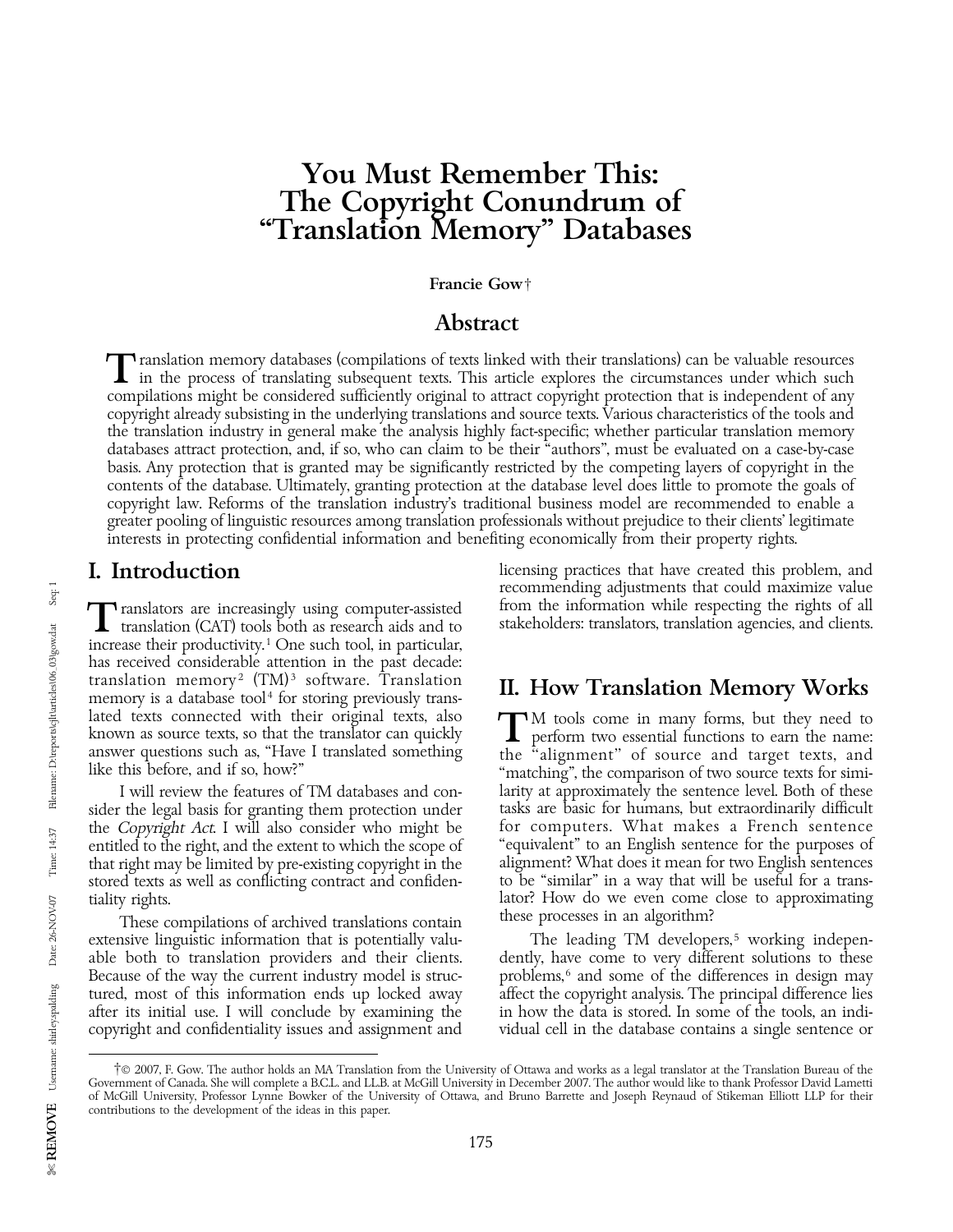sentence fragment, along with its translated equivalent. TM as a whole cannot override the copyright that may The text as a whole is not preserved.<sup>7</sup> I will call these already exist in the individual works it contains.<sup>16</sup> In "sentence-type TMs". In other cases, an individual cell in other words, rights with respect to the TM may the database comprises the full source text along with the full target text (this is known as a ''bitext''). 8 I will call infringe the copyright in the individual texts. these "bitext-type TMs".<sup>9</sup>

The three search of the works it includes the searches the content of a multimedia product are (1) the produced the translation, or the client who paid for it?<br>
Some researchers, such as Bowker,<sup>10</sup> have alluded to this pr problem in passing, while others, such as Topping, <sup>11</sup> (as a compilation of the works it includes, but not necessa-<br>have explored it in the context of ethics. Although eve-<br>ily protection as such from the point of view of have explored it in the context of ethics. Although eve-<br>rily protection as such from the point of view of intellectual<br>property), and (3) the protection of its technical base. ryone recognizes this as a copyright issue, the hybrid<br>features of translation memory databases defy easy<br>analogy with more familiar objects of copyright protectors of the metally possible, in practice it is not always cle analogy with more familiar objects of copyright protec-

provider of translation and globalization services, co-exist in regulative harmony in order for the creation and

rights by contract to any potential copyright in TM In the context of TMs, the first layer will almost databases, regardless of where the copyright might actually always have to be considered. It is possible to have a TM o originate. This is accomplished either through the broadest definition of work for hire, as in the U.S., or called out as a

It is understandable that clients would want to protect source texts. Texts need to be in digital format for use in<br>their investment. Translators, however, are generally in a TM, and it may be prohibitively expensive to di the TM since they are the ones putting their time and public-domain source texts need to be linked to their effort into building it up. Meanwhile, agencies tend to translations, which may themselves still be protected.<br>
For example, the second layer is the protected for the filth and

their sharing policies''. <sup>14</sup>

databases are made up of texts that are themselves poten-<br>
tially subject to copyright protection. A TM easily falls from the analysis of the databases it is used to create. On tially subject to copyright protection. A TM easily falls within the definition of compilation in the *Copyright* the other hand, we cannot ignore the "technical base" Act,<sup>15</sup> which means that an independent copyright in the

other words, rights with respect to the TM may only be exercised to the extent that such exercise does not

This situation is not unfamiliar to copyright analysis; we need only think of more traditional composite works such as newspapers and film. More recently, it has III. Translation Memory and become a central focus in studies of multimedia prod-<br>Copyright the most studies of multimedia products probably provide the most ucts. Multimedia products probably provide the most<br>fruitful analogy to TM databases. Irini A. Stamatoudi

tion. flexibility as far as legal regulation of information tech-<br>Comparison the angle of three changes is concerned. Moreover, any problems regarding the Currently, the problem is avoided through contract. The protection of any one of these three layers will inevitably<br>According to Paula Shannon of Lionbridge, a leading have repercussions on the other two. All three layers the current industry practice is for the client to take the proper functioning of the product not to be impeded.<sup>17</sup>

definition of work for hire, as in the U.S., or called out as a made up entirely of texts that are in the public domain, specific deliverable. In addition, most of the clients will either because the term of protection has either because the term of protection has expired, or identify this deliverable as constituting their intellectual<br>property, subjecting it to additional restrictions.<sup>12</sup> because they were never subject to copyright protection.<br>It is understandable that clients would want to a TM, and it may be prohibitively expensive to digitize favour of sharing TMs in order to maximize their pro- texts whose copyright has expired. Also, older texts that ductivity. A perusal of the postings on electronic discus-have been digitized are often literary texts, which are not<br>sion boards, such as *TranslatorsCafé.com*, reveals that well suited to use in TMs because their content sion boards, such as *TranslatorsCafé.com*, reveals that well suited to use in TMs because their contents are not<br>many translators believe they should have ownership of likely to be repeated in future texts. Finally, by de likely to be repeated in future texts. Finally, by definition,

would not appreciate having exactly the same content in<br>their texts as their competition.<sup>13</sup> itself".<sup>18</sup> Stamatoudi rightly points out that while we are Topping also offers some general advice, noting that<br>
"the laws which apply to translation database ownership"<br>
"the laws which apply to translation database ownership"<br>
are murky" and suggesting "if you are a translator,

The third layer is perhaps less problematic in the **THE CONSET CONSET CONSET CONTRACTER A. Layers of Copyright Protection** with some of the multimedia tools examined by Sta-<br>The most obvious complicating factor is that TM matoudi, it is relatively easy to separate the anal matoudi, it is relatively easy to separate the analysis of intellectual property protection for TM software itself altogether. As discussed in Part II above, its features differ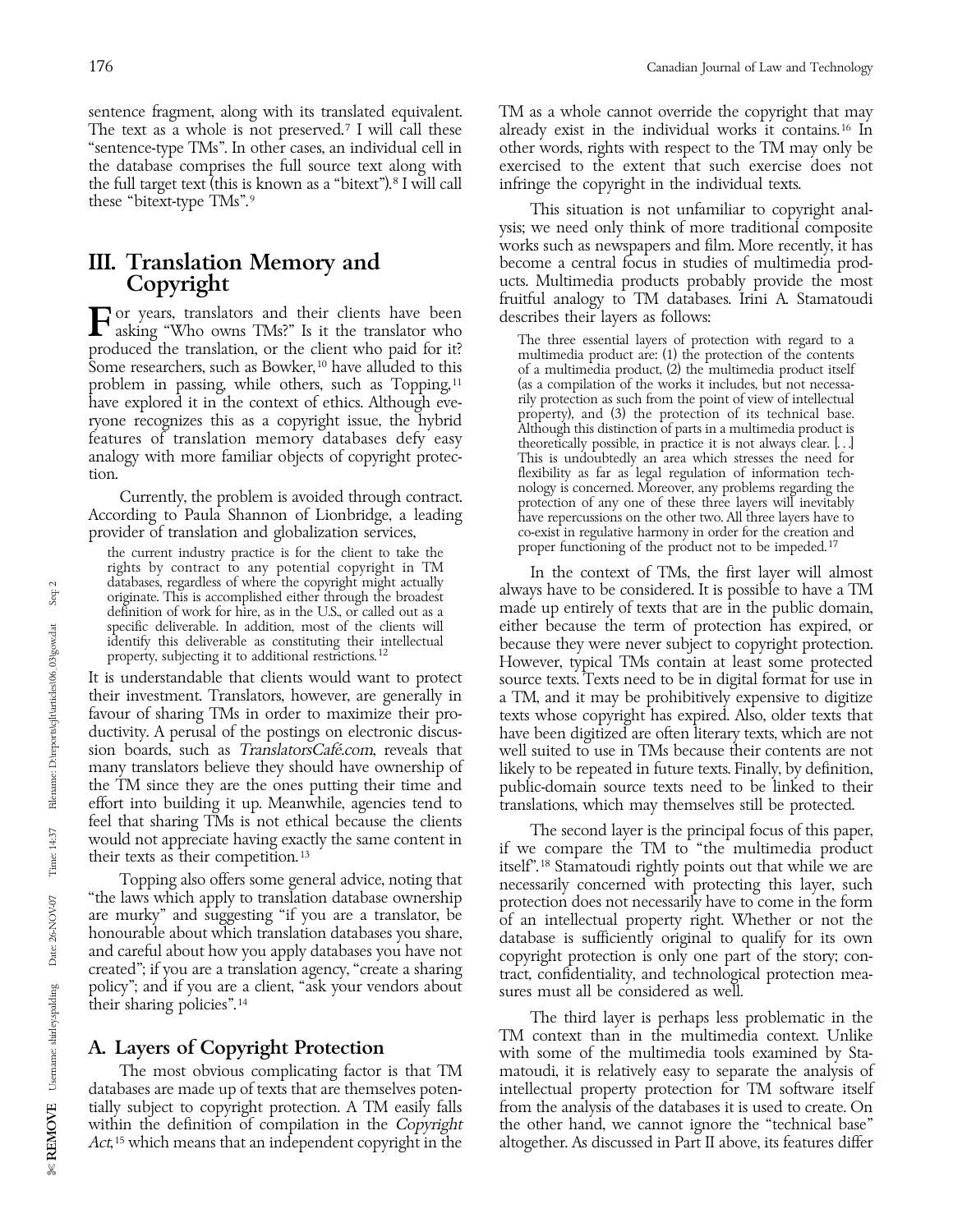from one product to another in ways that could poten- its source text, the translation standing alone is not a tially affect the analysis of the first two layers, particularly fixed expression of this equivalence.<sup>26</sup> the first. <sup>19</sup>

so we must look to the Copyright Act (the Act) to determine whether a given work is subject to protection. Sec-<br>tion 5 of the Act states that subject to certain conditions, tion 5 of the Act states that subject to certain conditions, (a) One, two, three, I am going into the forest ''copyright shall subsist in Canada, for the term hereinafter mentioned, in every original literary, dramatic, (b) 1, 2, 3, I'm off to the woods<br>musical and artistic work".<sup>21</sup> If the first layer of source musical and artistic work'. If the first layer of source (c) One, two, three, into the woods I flee texts and translated texts is protected, it is because those (d) One, two, buckle my shoe (d) One, two, buckle my shoe texts fall easily into the category of literary works.

Characterizing the database itself so that it fits into (e) One, two, three, I am going into the words section 5 is somewhat trickier. If we look to the definitions in section 2, we see that "literary work' includes (f) On tables, computer programs, and *compilations of literary* Is it a "fact" that each of these is linguistically works" (emphasis added).<sup>22</sup> A compilation is defined as equivalent to the French? The answer is probably yes fo

Paragraph (c) seems to be a perfect description of Western English-language audience.<br>TMs. How, then, do we explain that a TM feels more like a database than a collective work? It would never occur Examples (e) and (f), wh a database than a collective work? It would never occur work, and the use of the term "database" in this context is now firmly entrenched in the industry.

Later stored therein. Or course, they may help the trans-<br>Later gain an understanding of the subject matter, which<br>can be of some assistance, but a few minutes of Internet<br>searching will often accomplish the same thing. Th reason that the source and target texts are linked to one to the translator. Even a collection of the translated texts

One might be tempted to call a TM a database on the basis that each cell expresses the ''fact'' that fragment **B. Copyright in Translation Memory**  $X$  of the source text is the linguistic equivalent of frag-<br>Databases ment Y of the target text.<sup>27</sup> However, the flaw in that ment Y of the target text.<sup>27</sup> However, the flaw in that analysis is that it does not sufficiently take into account the highly contextual nature of linguistic equivalence.

**i. Translation memory as compilation: database or** Take the following fragment of French source text:<br> **Collective work?** "Un, deux, trois, j'irai dans les bois". Imagining that this<br>
Copyright protection in Canada is so fragment has occurred several times in a given database, we might plausibly find one or more of the following

vrks" (emphasis added).<sup>22</sup> A compilation is defined as equivalent to the French? The answer is probably yes for<br>(a) a work resulting from the selection or arrangement of examples (a) through (d), depending on the purpose (a) a work resulting from the selection or arrangement of examples (a) through (d), depending on the purpose of literary, dramatic, musical or artistic works or of parts the translation. If the goal is to produce a literal thereof, or<br>
(b) a work resulting from the selection or arrangement of<br>  $\frac{1}{2}$  (b) a work resulting from the selection or arrangement of<br>  $\frac{1}{2}$  (b) a work resulting from the selection or arrangement of<br>  $\frac{1}{2}$  ( Paragraph (a) of the compilation definition is meant holds for the most mundane sentences as well as for to cover collective works and paragraph (b) is meant to nursery rhymes.

to cover collective works and paragraph (b) is meant to<br>
in the Act, but "collective works" are defined in the Act, but "collective works" are defined as follows:<br>
(a) an encyclopaedia, dictionary, year book or similar wo

to a translator or a client to refer to a TM as collective errors that might be made by an inattentive translator or<br>work, and the use of the term "database" in this context by machine translation respectively (the former ducing a typographical error and the latter mistaking the noun "bois" for the verb),<sup>28</sup> are unlikely to be considered The answer can be found by considering the pur-<br>pose of the translation memory. The value of a TM to a<br>translator is generally not in the ideas expressed in the<br>texts stored therein. Of course, they may help the trans-<br>Exp

another is that they then are able to express a *relation*- of linguistic equivalence" between the connected bits of ship of linguistic equivalence, which is what is valuable source- and target-language text in each cell, ship of linguistic equivalence, which is what is valuable source- and target-language text in each cell, a more<br>to the translator. Even a collection of the translated texts unanced approach would be to think of a TM as a alone is of very little assistance. Although any given trans- compilation of facts that ''a translator at some time conlation is supposed to be a foreign-language equivalent of sidered this fragment of target text to be linguistically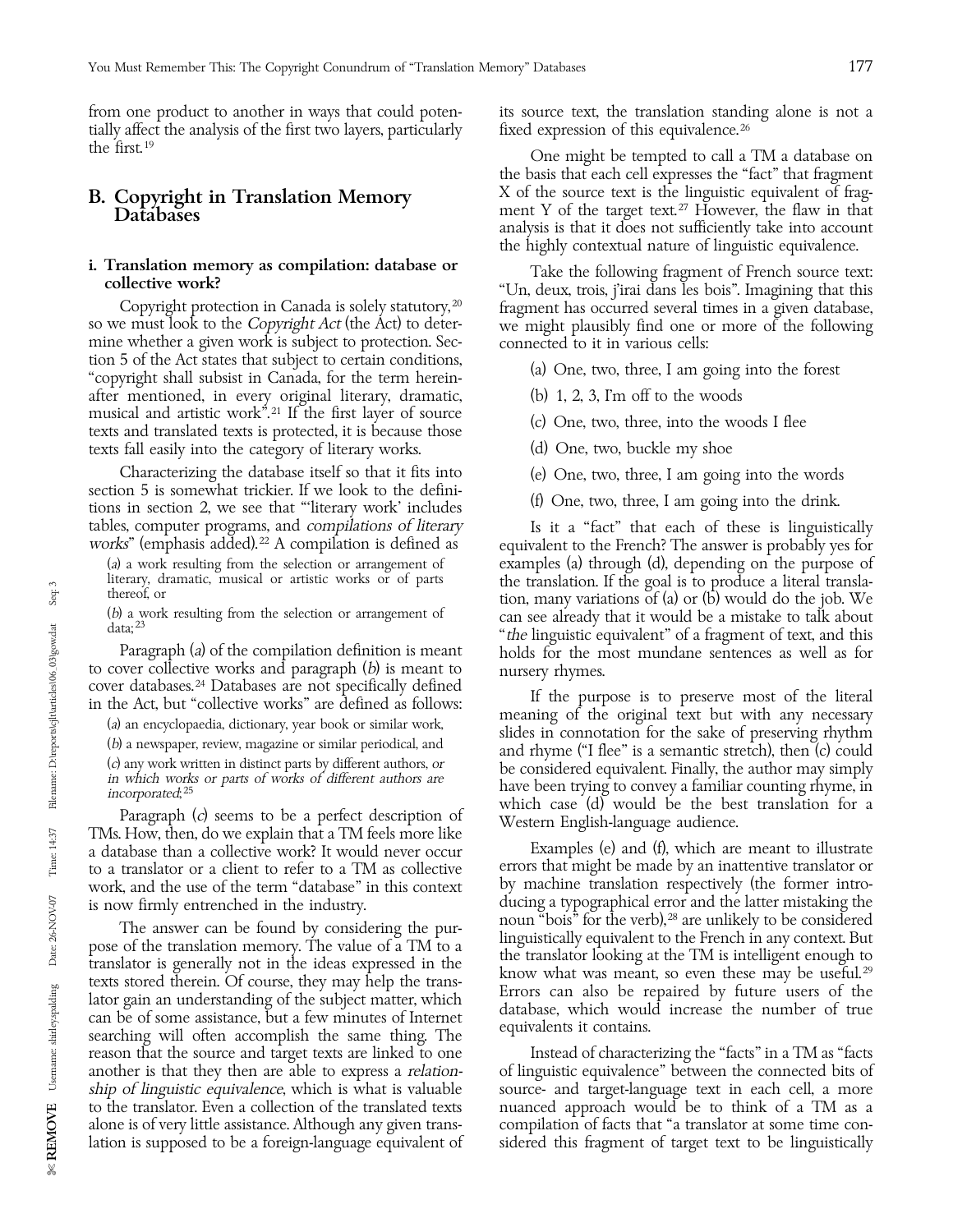This may be a somewhat less elegant description of<br>a class of facts than "the telephone numbers of all den-<br>tists practising in St. John's, Newfoundland in 2006", but<br>as the latter case shows, elegance is a relative standa the facts seems accurate, and it has the virtue of recon-<br>
ciling our conflicting intuitions about the nature of<br>
databases and the nature of translation. This is the infor-<br>
v. Law Society of Upper Canada (CCH), coming do mation that is truly valuable to translators, even if they<br>are merely seeking inspiration for a similar or identical<br>fragment that must be translated in an entirely new<br>context, and TMs are specifically designed to provide

Just because our TM can be classified as a work be "original" and covered by copyright, creativity is not reduced by copyright, creativity is not required to make a work "original".<sup>43</sup> under the Act does not mean that it automatically quali-<br>fies for copyright protection. Section 5 specifies that sub-

than one country. Originality is a touchstone requirement of copyright regimes,<sup>30</sup> which makes sense if the Before applying the standard of originality to TM<br>nurnose of convright is to promote the creation and databases, it is important to remember that we are not purpose of copyright is to promote the creation and databases, it is important to remember that we are not dissemination of works of the intellect.<sup>31</sup> It is clearly applying it to the expression of ideas in the texts conwritten into Canadian and U.S. copyright legislation,<sup>32</sup> tained in the database. Those texts are literary works<br>and although it does not appear as a stated requirement subject to their own copyright protection at a differ and although it does not appear as a stated requirement subject to their own copyright protection at a different<br>in the international *Berne Convention for the Protection* level. Compilations "are considered to be authored in the international Berne Convention for the Protection of Literary and Artistic Works, 33

very least "originate from the author",<sup>35</sup> as opposed to arrangement of elements, and nothing more".<sup>48</sup> being copied from another author, and that artistic merit and innovation constitute too high a standard. 36 There is some divergence, though, between the interpretations of **iii. Applying the standard of originality to** originality among jurisdictions. The United Kingdom **translation memories** originality among jurisdictions. The United Kingdom<br>has traditionally adopted a low "sweat of the brow"

ated by the author (as opposed to copied from other holders.

equivalent to this fragment of source text in a particular works), and that it possesses at least some minimal context".  $\qquad \qquad \qquad$  degree of creativity".<sup>40</sup> The Court holds that this is still

of an author's exercise of skill and judgment. The exercise of skill and judgment required to produce the work must not ii. The standard of originality<br>  $\begin{array}{ccc}\n\bullet & \bullet & \bullet & \bullet \\
\bullet & \bullet & \bullet & \bullet \\
\bullet & \bullet & \bullet & \bullet\n\end{array}$  be so trivial that it could be characterized as a purely<br>
mechanical exercise. While creative works will by definition

dies to copyright protection. Section 5 specifies that sub-<br>ject to certain conditions, all original works will be pro-<br>tected for a term.<br>Although this paper focuses on the Canadian con-<br>text in particular, it is importan

dissemination of works of the intellect.<sup>31</sup> It is clearly applying it to the expression of ideas in the texts con-<br>written into Canadian and U.S. copyright legislation.<sup>32</sup> tained in the database. Those texts are literar through a process of 'selection and arrangement'", as opposed to "the act of writing, drafting or composing" a It he records of various diplomatic conferences adopting and<br>
revising the Berne Convention reflect that the reason why<br>
Article 2(1) of the Convention does not state explicitly that which we saw above in the Act's definit which we saw above in the Act's definition of a compilaworks are intellectual creations is that that element of the tion,<sup>47</sup> affects the infringement analysis: instead of assessing the works for substantial similarity, "the focus It is generally accepted that the work must at of attention is on the author's original selection and

has traditionally adopted a low "sweat of the brow"<br>threshold, whereby skill and labour combined with an<br>absence of copying are sufficient to qualify a work for<br>protection.<sup>37</sup> However, Daniel J. Gervais argues that the<br>Un The U.S. Supreme Court set a higher threshold in translator or team of translators from among their own<br>the Publications v. Rural Telephone Service Company, past translations, or obtained by either party from the Feist Publications v. Rural Telephone Service Company, past translations, or obtained by either party from the Inc.,<sup>39</sup> stating that "[o] riginal, as the term is used in copy-<br>public domain or from other sources under fai Inc., 39 stating that ''[o]riginal, as the term is used in copy- public domain or from other sources under fair dealing right, means only that the work was independently cre- provisions or with authorization from the copyright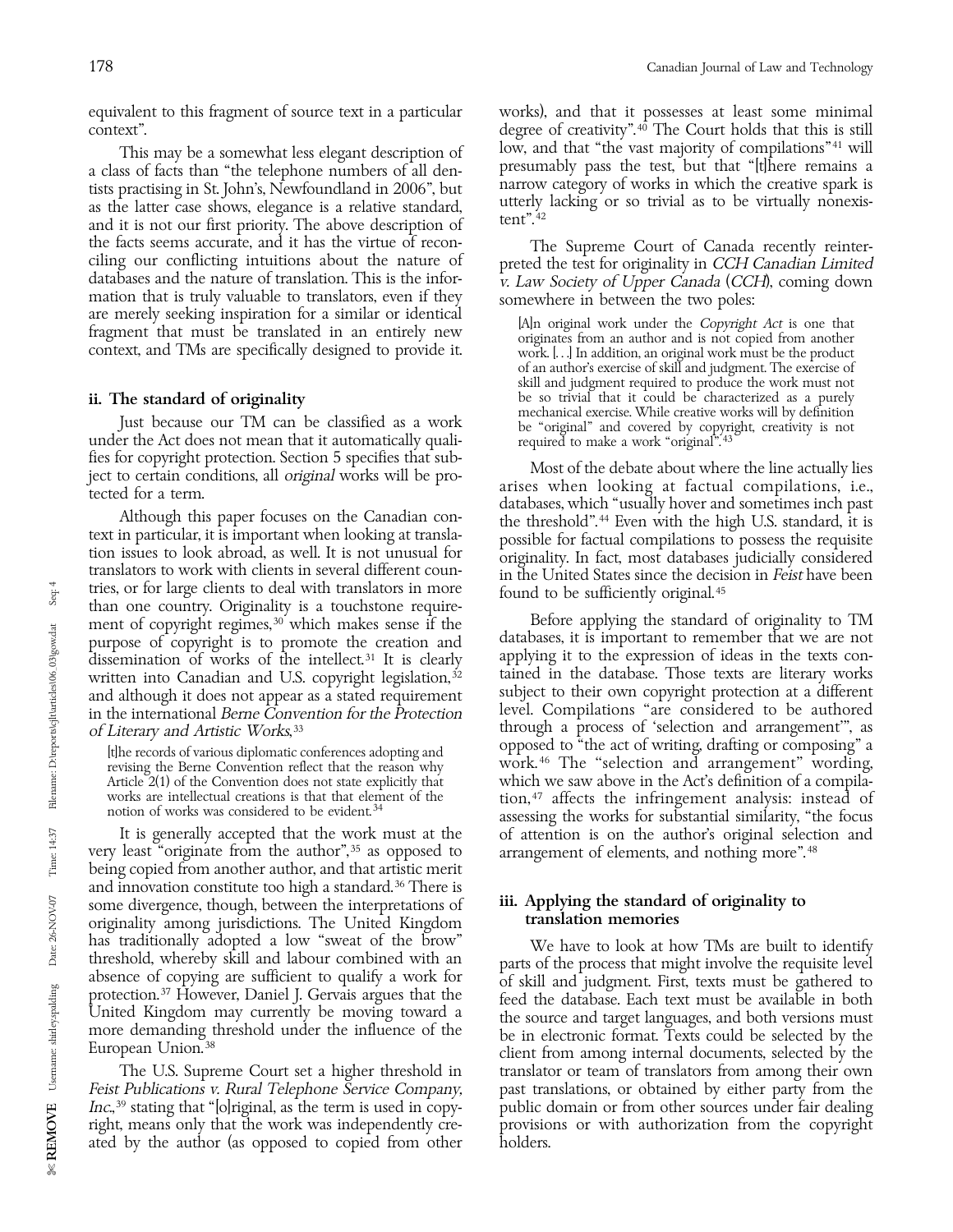their corresponding target texts. Automatic alignment is technical concerns may limit one's choices. In a case a feature common to all translation memory software, where there are not sufficient resources to convert texts but each tool handles the task somewhat differently. into digital format, the translator and/or client will be Alignment tools rarely give perfect results (although they limited to those texts for which both the source and are rapidly improving), so it is usually necessary for a target texts are available in electronic format. If only a human to edit the alignments to get optimal results from small number of these exist, which may well be the case, the database. As difficult as the task can be for a com- it may be worthwhile to enter them all into the database, puter, alignment would qualify as a ''purely mechanical since even texts generally unrelated to the new text may exercise'' for the purposes of our standard of originality. provide useful examples of general language translation Any bilingual human being could perform the task easily here and there. If significant numbers of texts are availfor his or her language combination, and different able, which may be the case for very large clients or for people would make the same alignments, even without

performance can still be improved considerably with for future tasks does require making non-obvious post-editing. As we saw above, there may be mistakes in choices. The task can require even more judgment or some of the cells. Typographical errors in the source text creativity when there are resources available to digiti some of the cells. Typographical errors in the source text creativity when there are resources available to digitize are problematic because they make it more difficult for texts, which usually increases the universe of po are problematic because they make it more difficult for the TM tool to identify a fragment of text as similar to considerably. Finally, identifying and locating relevant the one currently being translated. Typographical errors bilingual material from the public domain can require or translation errors in the target text can also be prob- subject-matter expertise and advanced research skills. ematic, since some TM tools have a feature whereby all<br>perfect matches in the source text will be automatically<br>replaced by their corresponding translations stored in<br>the database. These errors get reproduced in the new<br>te either because the same pair occurs over and over again, The post-editing process may be relevant. Correc-<br>or because the solution appropriate in the context of the tion of typographical errors in the source or target text or because the solution appropriate in the context of the earlier translation is so unlikely ever to be appropriate will not suffice in Canada or in the United States to the translator. An experienced translator will have devel- redundant cells from the database is unlikely to be conoped a sense of which cells are likely to create ''noise'' sidered sufficiently creative, either. However, it requires during the translation process, and can increase the effi- considerable skill and judgment to identify other kinds

alignment tool, and does no post-editing.

a Co. v. west Thomstop Co., really that the neutrement of the second Circuit did use "or" in the passage cited above,<sup>55</sup><br>tion",<sup>51</sup> and adding the refinement that "when it comes to the selection or arrangement of informat

Next, the source texts have to be "aligned" with In the initial selection of texts to feed the database, specialized language training. selection of texts will have to be carried out at the outset.

At this point, the database is usable. However, its Assessing which texts are most likely to be relevant

again that its presence in the database will only distract attract the protection of copyright.<sup>53</sup> The deletion of ciency of the tool by deleting them from the database. of noise that could be removed from the database to To meet a low "sweat of the brow" standard of<br>originality, a TM database would simply have to be suffi-<br>ciently large. However, it is not clear exactly how large<br>the database would have to be to qualify for protection.<br>It

If it is possible to build a TM that fails to meet even<br>the lowest standard of originality, is it equally possible to<br>build one that meets the highest standard? Here we<br>build one that meets the highest standard? Here we<br>m

inheres in making non-obvious choices from among The original arrangement is required in addition to more than a few options".<sup>52</sup> original selection, meeting the standard will be more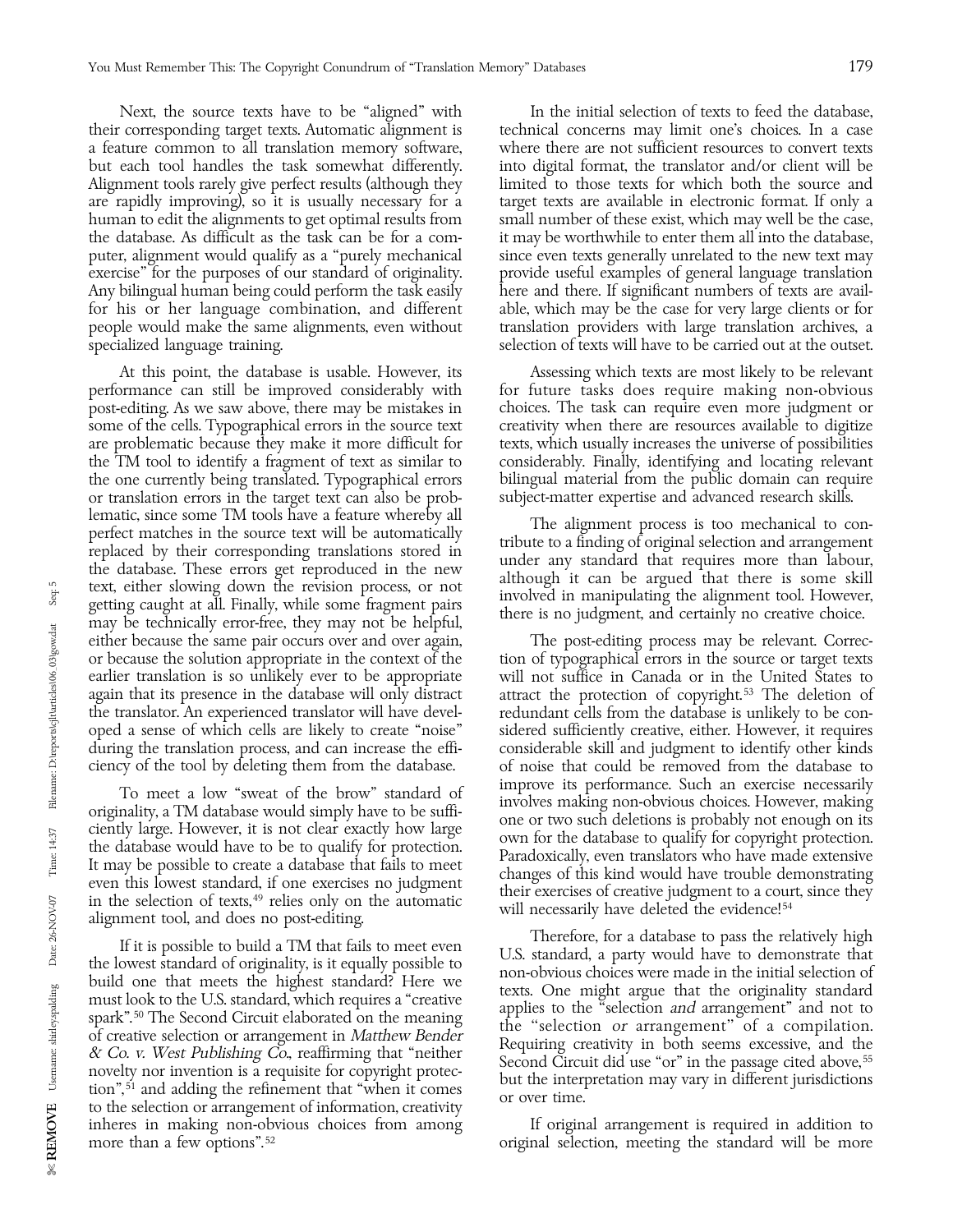difficult, but perhaps not impossible. Because TM tools the creative selection of texts at the outset. That might be generally scan the archived texts for matches in the order either party, or both, depending on the facts of the case. in which they are entered, a tool's performance could The Act defines a work of joint authorship as "a work conceivably be enhanced by entering the texts in order produced by the collaboration of two or more authors in conceivably be enhanced by entering the texts in order of relevance. This would arguably constitute a creative which the contribution of one author is not distinct arrangement of information in the database. The from the contribution of the other author or authors".<sup>62</sup> problem is that relevance can only be measured in relation to the new text that one is trying to translate, so the<br>argument will only hold in those cases where the v. The role of translation industry contracting<br>database has been built with a specific job in mind. This practi does occur, but the argument does not hold if the same The identity of the author is arguably a moot point database is used for future jobs, in which case the order in the translation industry context, since the copyright

trum of originality. Whether a given TM qualifies for cally because the translator is an employee, or will have<br>protection will depend on whether the relevant jurisdic- the copyright assigned to him or her in the service c protection will depend on whether the relevant jurisdic-<br>tion applies a sweat-of-the-brow standard, or a more rig-<br>tract with an independent translation vendor.<sup>63</sup> tion applies a sweat-of-the-brow standard, or a more rig-<br>orous standard such as Canada's non-trivial skill and orous standard such as Canada's non-trivial skill and<br>judgment standard, or the U.S. requirement of at least a<br>minimal degree of creativity. It will also depend on how<br>much judgment was required to select the texts for the arrangement". Unless Canada and the United States end<br>
un with different interpretations of that last point it author was employed shall, in the absence of any agreement up with different interpretations of that last point, it author was employed shall, in the absence of any agreement<br>seems likely that the yost majority of cases would lead to the contrary, be the first owner of the copyrig seems likely that the vast majority of cases would lead to<br>the same result regardless of which of the two standards<br>is applied.

### iv. Identifying the "author" of a database

All works that qualify for copyright protection have<br>at least one author, a physical person from whom the first is that employers with in-house translation services<br>work originates, even if that requirement is sometimes wi work originates, even if that requirement is sometimes will be the first holders of copyright in the works pro-<br>only implicit in the copyright legislation.<sup>56</sup> The Cana- duced by their employees (whether these be translati dian *Copyright Act* states that "[s]ubject to this Act, the or protectable TM databases), and the second is that author of a work shall be the first owner of the copyright translation service providers with multiple trans author of a work shall be the first owner of the copyright translation service providers with multiple translators on therein",<sup>57</sup> which makes it important to be able to iden-<br>staff will be the first owners of copyrightab therein",<sup>57</sup> which makes it important to be able to iden-<br>tify him or her. There are some exceptions to the first-<br>and not the employed translators who actually "author" owner rule, but these apply to photographs, film, sound<br>recordings, and communications signals<sup>58</sup> and are not recordings, and communications signals<sup>58</sup> and are not<br>relevant in the context of TM. In addition to allowing us<br>to determine the first owner, knowing the identity of the<br>author or authors is necessary to fix the term of c

In the case of compilations, our analysis must focus<br>on Stamatoudi's second layer of protection. Although the<br>"facts" of the database are gathered by selecting and<br>arranging literary works,<sup>60</sup> we are not interested in the

debated in the translation industry for years, with both<br>clients and translation providers instinctively feeling that<br>they have a legitimate claim.<sup>61</sup> The preceding analysis<br>shows that the initial owner will be whoever pe shows that the initial owner will be whoever performs

database is used for future jobs, in which case the order in the translation industry context, since the copyright of relevance may be different. Furthermore, any improve-<br>ment in the TM's performance will be trivial unless the see this phenomenon with respect to the translations ment in the TM's performance will be trivial unless the see this phenomenon with respect to the translations database is extremely large. themselves: the party paying for the translation will either acquire the copyright in the translation automati-In conclusion, databases will fall along a wide spec-<br>in of originality. Whether a given TM qualifies for ally because the translator is an employee, or will have

absence of any agreement to the contrary, be deemed to be reserved to the author a right to restrain the publication of the work, otherwise than as part of a newspaper, magazine or similar periodical.<sup>64</sup>

and not the employed translators who actually "author" such materials.<sup>65</sup>

The issue of initial ownership has been hotly ally or subject to limitations relating to territory, medium or ted in the translation industry for years, with both sector of the market or other limitations relating to the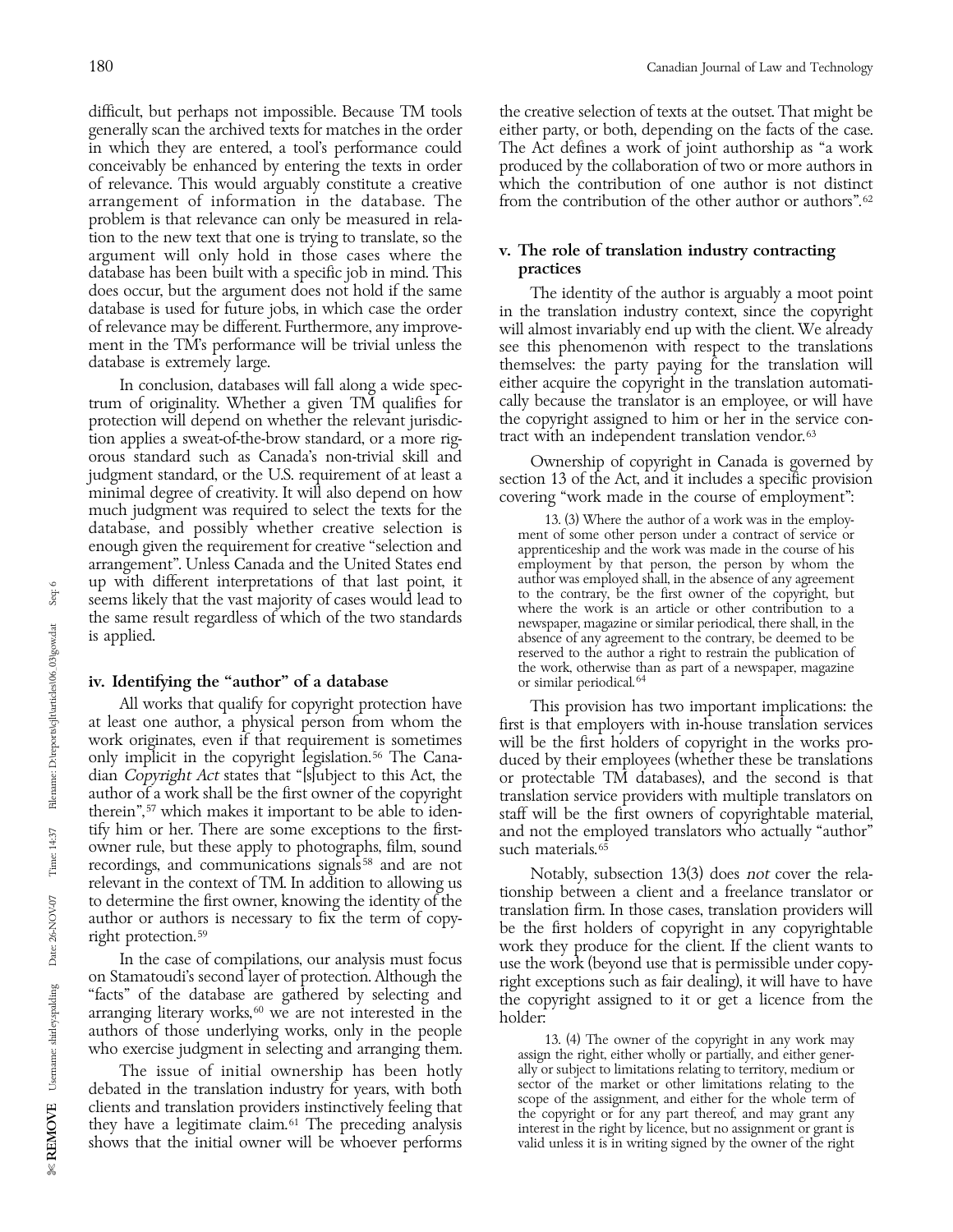Assignments of copyright to the client in the translation<br>tion contract are the norm for the translations them-<br>selves, generally at no cost above and beyond the rates<br>paid to perform the work. A person generally commis-<br>s where assignment is not mentioned in the contract.

The implied licence argument is not as strong in the<br>case of protectable TM databases, since they are at least<br>as useful to the translation provider for future work as<br>they are to the client, if not more useful. However, c course of the work.<sup>67</sup> With respect to databases, this may Member States shall provide for a right for the maker that<br>be because they plan to continue using the TM them-<br>selves (for example, by providing it to their other information contained in the source texts in their database will be leaked to their competitors. <sup>68</sup>

who need translation services infrequently or who only generis protection (or no protection at all discussed and discussed at all discussed at all discussed at all discussed at all discussed at all discussed at all discuss deal with a single provider may have no interest in

the client who exercised the creative selection of texts, or participated in a joint creative selection, the right will arise there first, either alone or jointly with the transla-<br>tion provider.<br>marrowly, excluding any investments that the database

copyright holder, and even if he or she retains a right in case involving British football league fixtures, the C<br>the translated texts by simply granting a non-exclusive of Justice of the European Communities held that<br>dic icence to the client to use them, it is important to<br>remember that the client holds the copyright in the contents" of a database as defined in Art. 7(1) of the directive<br>source text. (Otherwise, the client would not be ent source text. (Otherwise, the client would not be entitled must be understood to refer to the resources used to seek<br>to authorize the translation in the first place) There is no out existing independent materials and collec to authorize the translation in the first place.) There is no<br>reason to imagine that the copyright in the source text<br>would ever flow to the translation provider. Any use it<br>database.<sup>73</sup> database.<sup>73</sup> wants to make of its databases that contain source texts owned by its clients would therefore have to respect that In a similar case involving the British Horseracing Board, underlying layer of independent copyright protection. In a similar case involving the British Horseracing underlying layer of independent copyright protection.

# in respect of which the assignment or grant is made, or by **vi. Translation memory and the EU sui generis** the owner's duly authorized agent. <sup>66</sup> database right

qualitatively and/or quantitatively, of the contents of that database.<sup>71</sup>

Note that in the Directive, database makers are only On the other hand, there may be cases where called authors if they qualify for regular copyright protec-<br>nment is not dealt with in the contract. Small clients tion. Those who qualify only for the more limited *sui* assignment is not dealt with in the contract. Small clients ton. Those who quality only for the more limited sui<br>who need translation services infrequently or who only generis protection (or no protection at all) are simpl

"owning" a TM database. They may not even know that<br>their translation vendors and clients arguably make<br>their translation is using a TM tool, or even what that is.<br>They just want their translation. In those cases, the tran The above discussion assumes that the translation for copyright (only 15 years), but because it can be<br>ider is the sole initial owner of the database. If it was renewed an unlimited number of times as the database provider is the sole initial owner of the database. If it was renewed an unlimited number of times as the database<br>the client who exercised the creative selection of texts, or is updated, it actually has the potential to b

But even if the translation provider is the sole initial maker has made in the creation of the data itself. In a<br>right holder and even if he or she retains a right in case involving British football league fixtures, the Co

This problem will be explored in more detail in Part the database in question was not covered by the *sui*<br>III.C., below. generis right on the basis that most of the investment generis right on the basis that most of the investment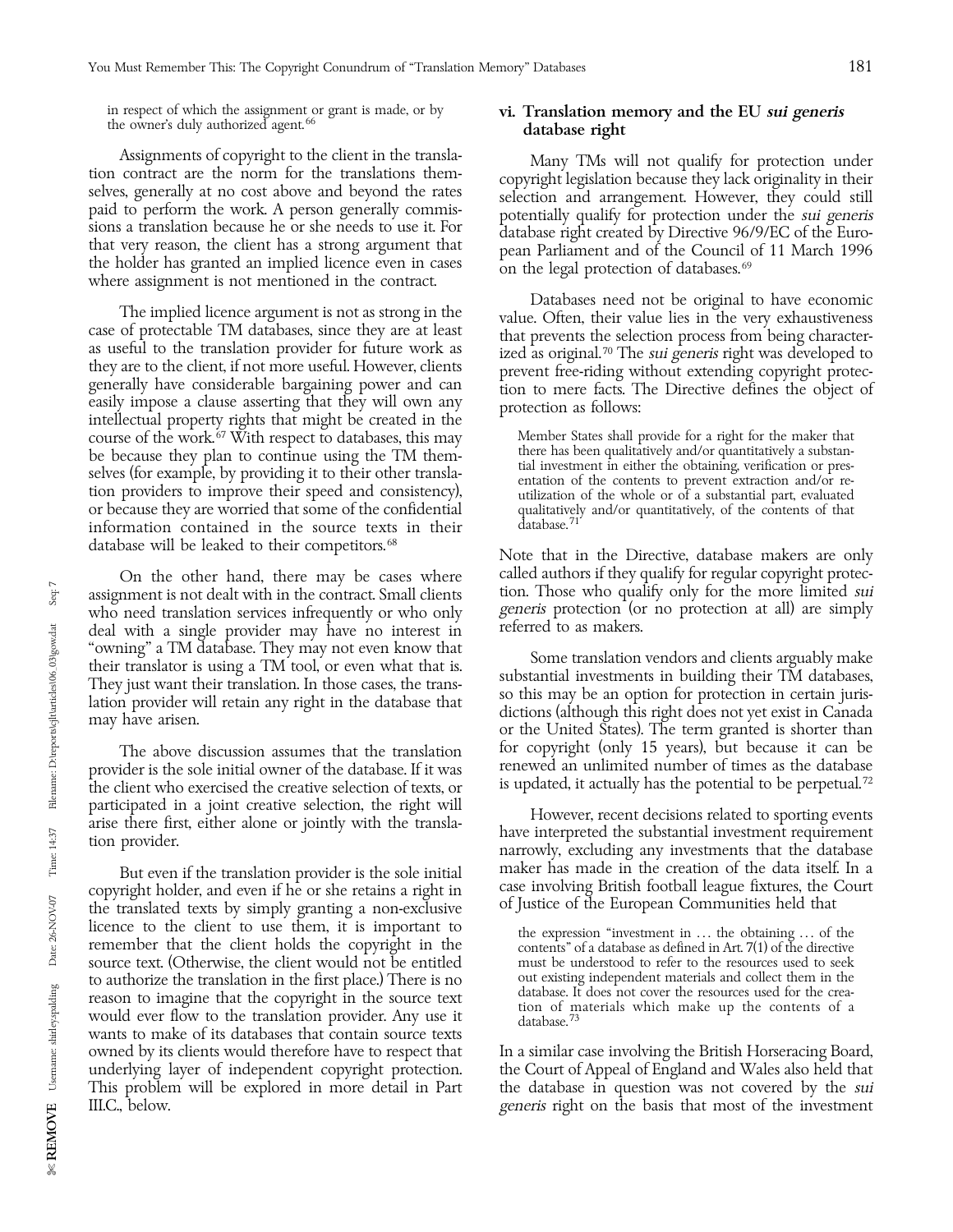tion to a work, means the sole right to produce or reproduce the work or any substantial part thereof in any material

munication,

The author of the work also gets non-assignable moral rights under section 14 of the Act (including the right to the integrity of the work and the right to be associated **i. Strategies for overcoming the positive rights** the work but this is not particularly meaningful in **problem** with the work), but this is not particularly meaningful in **problem**<br>the context of translation memory. Anonymity is not There are four possible strategies for dealing with unusual in the translation industry, even for translated pilers would fight for attribution. Even though there may

If we limit the analysis to the economic aspects of the holder's exclusive right to produce or reproduce the whole or substantial parts of the work and the right to deny authorization. The copyright holder can therefore

had been in the creation of the data as opposed to its The distinction between positive and negative rights collection or verification.<sup>74</sup> matters in this context because of the underlying layer of matters in this context because of the underlying layer of If this continues to be the accepted interpretation, it independently copyrightable material that makes up the<br>he an obstacle to TM database makers seeking pro-database. Normally the data in a database is simply a will be an obstacle to TM database makers seeking pro-<br>tection under the sui generis database right. TM series of unprotectable facts, but as we have already seen, tection under the *sui generis* database right. TM<br>
databases are generally not developed for their own sake,<br>
but are rather seen as a useful by-product of large invest-<br>
ments in translation proper. The most significant ments in translation proper. The most significant part of nature of the tool, the ''facts' in the database that provide<br>the investment in any TM database will be in the crea-<br>valuable linguistic information to the translat the investment in any TM database will be in the crea-<br>tion of the translations that fill it. This is true both from<br>the point of the translation vendor investing human<br>resources and the client investing financial resource

vii. What does copyright in a translation memory The consequence of this is that the holders of copy-<br>give the holder? The consequence of this is that the holders of copy-<br>right in a TM database will somehow have to deal w right in a TM database will somehow have to deal with the copyright in all the underlying literary works before If one hits the jackpot and qualifies as an author of a<br>compilation protectable under copyright legislation,<br>what exactly is the prize? Less than you might imagine.<br>The holder of copyright in a compilation of facts would<br>b many different players hold copyright in the texts.<br>3. (1) For the purposes of this Act, "copyright", in rela-<br>tion to a work, means the sole right to produce or reproduce<br>is a subset of the purposes of this Act, "copyrigh

not as robust for databases as for other types of works: 79 Form whatever, to perform the work or any substantial part<br>thereof in public or, if the work is unpublished, to publish<br>the work or any substantial part thereof, and includes the<br>sole right<br>sole right<br>(*f*) in the case of

# [..]<br>and to authorize any such acts.<sup>76</sup> C. Non-Infringing Use of Translation Memory Databases

the context of translation memory. Anonymity is not There are four possible strategies for dealing with unusual in the translation industry, even for translated the positive rights problem: (a) acquire the rights in all texts,<sup>77</sup> so it seems especially unlikely that database com-<br>pilers would fight for attribution. Even though there may itions) in addition to the right in the database, (b) rely on be some exercise of non-obvious choice involved in the express or implicit consent of all the copyright selecting texts, it would be a stretch to call this an expres- holders before copying or communicating the work, sion of the compiler's personality. Secondly, the concept (c) limit one's uses of the underlying works to those of integrity as it applies to novels or paintings has little covered by the fair dealing exceptions, or (d) fill the database only with materials that are in the public domain.

copyright, section 3 can be thought of as conferring both Clients are in the best position to overcome the positive and negative rights. The positive rights include positive rights problem, since only they have the possipositive and negative rights. The positive rights include positive rights problem, since only they have the possi-<br>the holder's exclusive right to produce or reproduce the bility of acquiring both the database right and al rights in the contents. They already have the rights in communicate the work to the public. The right to any protectable source texts, it is normal industry pracauthorize may be seen as both a positive and a negative tice for the translation rights to be assigned to them in right, since the flip side of a right to authorize is a right to the translation contract, and they have the right, since the flip side of a right to authorize is a right to the translation contract, and they have the necessary bar-<br>deny authorization. The copyright holder can therefore gaining power to insist on having any right prevent acts of copying that are not covered by the fair assigned to them as well, regardless of whether the trans-<br>dealing exceptions.<sup>78</sup> lation provider would prefer to keep them. lation provider would prefer to keep them.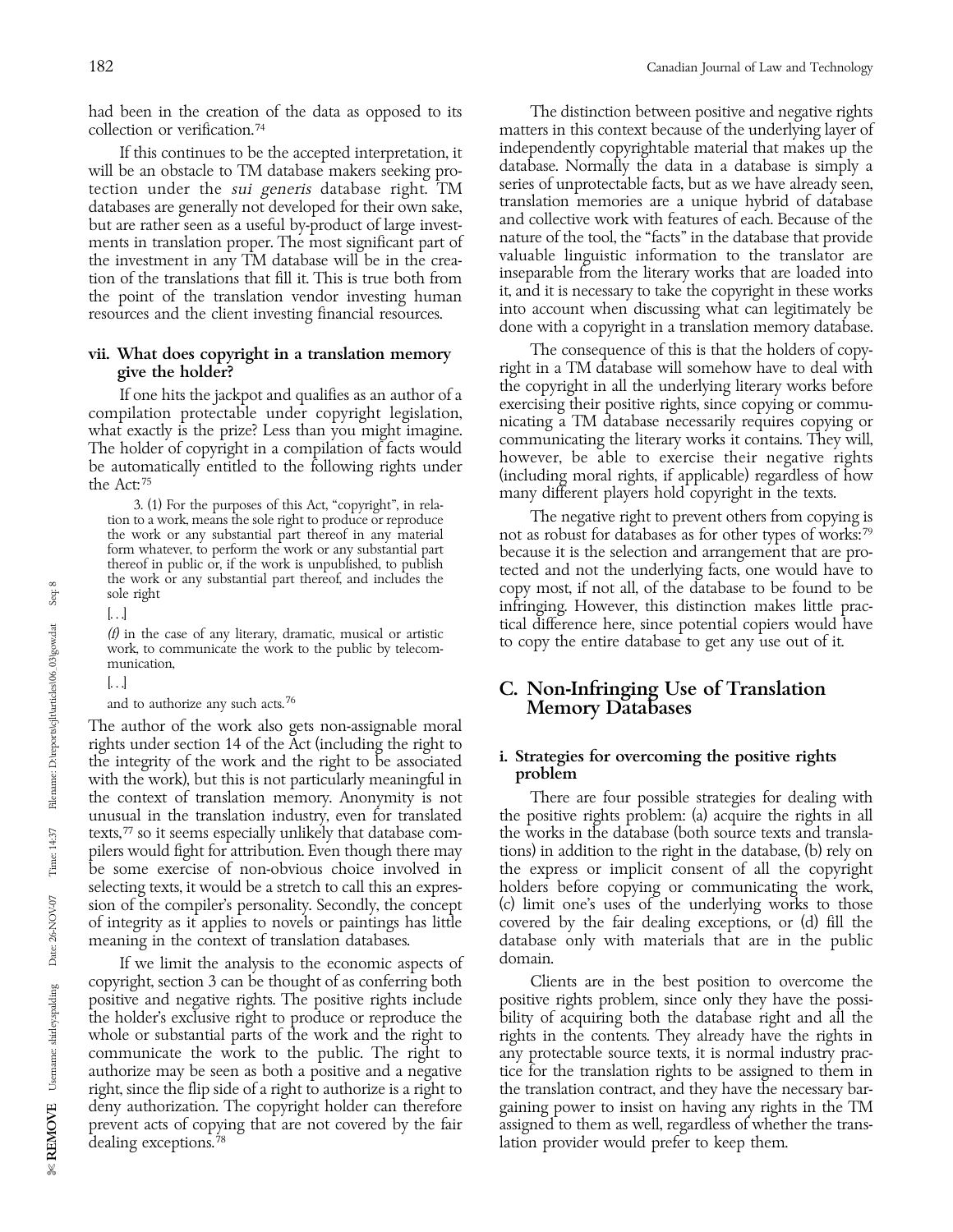Because translation providers will almost never hold **iii. Using translation memories internally** the copyright in protected source texts, those who wish to continue using TMs developed in the course of a Before exploring whether internal use of translation<br>contract will have to rely on one of the other strategies. International memories might fall under the fair dealing pr contract will have to rely on one of the other strategies. memories might fall under the fair dealing provision, it There will be no intellectual property limitations, for example, on the use they can make of databases that picture of how translators use the texts themselves after a<br>they have created exclusively from materials in the translation job has been delivered. Even before the they have created exclusively from materials in the translation job has been delivered. Even before the<br>public domain. When some of the source texts are pro- advent of TM technology, it was not unusual for translapublic domain. When some of the source texts are pro- advent of TM technology, it was not unusual for translatected, they may be able to secure licences from the copyright holders. However, in many cases, this will be tions for future reference.<sup>87</sup> As I wrote in Part III.B.i., an uphill battle, especially if the holder has an interest in keeping an archive of the translations with an uphill battle, especially if the holder has an interest in keeping an archive of the translations without their cor-<br>protecting the information contained in the source texts responding source texts is not particularly u protecting the information contained in the source texts

The extent to which they are able to rely on the fair ally assigned to the client. In my experience, this is not dealing exception will depend on what use they plan to make of them. I will first review the scope of the fai with others or continue using them internally to assist<br>
The mere fact that it is a common business practice<br>
is not a defence on its own. In the words of David Vaver:

Not all unauthorized use of copyright-protected use material constitutes infringement under copyright legis-

performs an integral function within the copyright system: it permits substantial uses of copyright-protected lator will do is make a backup copy. He or she should<br>works, which would otherwise be infringing, in order to lalso periodically back up the translation in progres works, which would otherwise be infringing, in order to also periodically back up the translation in progress, ensure that copyright does not defeat its own ends".<sup>82</sup> especially for larger documents. In the second case, t ensure that copyright does not defeat its own ends".<sup>82</sup> The purposes of copyright<sup>83</sup> should therefore be kept in is no possibility of infringement if the contract stipulates

Of course, it is possible to make infringing uses of<br>works even within the Canadian statute's enumerated<br>list of activities. The test for whether such use will indeed<br>be considered "fair", and therefore non-infringing, was most recently developed by the Supreme Court of<br>Canada in *CCH*: it involves balancing a variety of factors,<br>namely, the purpose of the dealing, the character of the<br>dealing, the amount of the dealing, alternatives to the<br>

ended, contextual fair use exception into which any use parties. considered ''fair'' could conceivably fall. 86 With the contextual factors elaborated in CCH, fair dealing has A client might argue that the translator's implied

from competitors.<br>The extent to which they are able to rely on the fain ally assigned to the client. In my experience, this is not

''Just because a particular class of users has acted in a particular way for years without objection does not ii. The fair dealing/fair use exception mean the usage is legal."<sup>88</sup> However, customary usage can be a factor supporting an argument of implied

lation. The Canadian *Copyright Act* provides a closed list<br>of circumstances under which the unauthorized use of<br>copyrighted work might be considered "fair": research or<br>private study, and, subject to certain conditions, c Carys Craig writes that ''[t]he fair dealing defence panied by a hard copy. If the source text is delivered mind when assessing whether a given use is fair. that copyright in the translation remains with the trans-<br>Of gourse it is possible to make infrincing uses of lator until the work is delivered and paid for. In the first

wise, the translator is constrained only by confidentiality The corresponding provision in the U.S. copyright clauses and his or her professional code of ethics from legislation<sup>85</sup> forgoes the closed list and provides an open-<br>showing unpublished or internal documents to third showing unpublished or internal documents to third

arguably been broadened in Canada to resemble the U.S. licence to make copies of the source text for the purpose test in substance. of delivering the final product includes an implied obli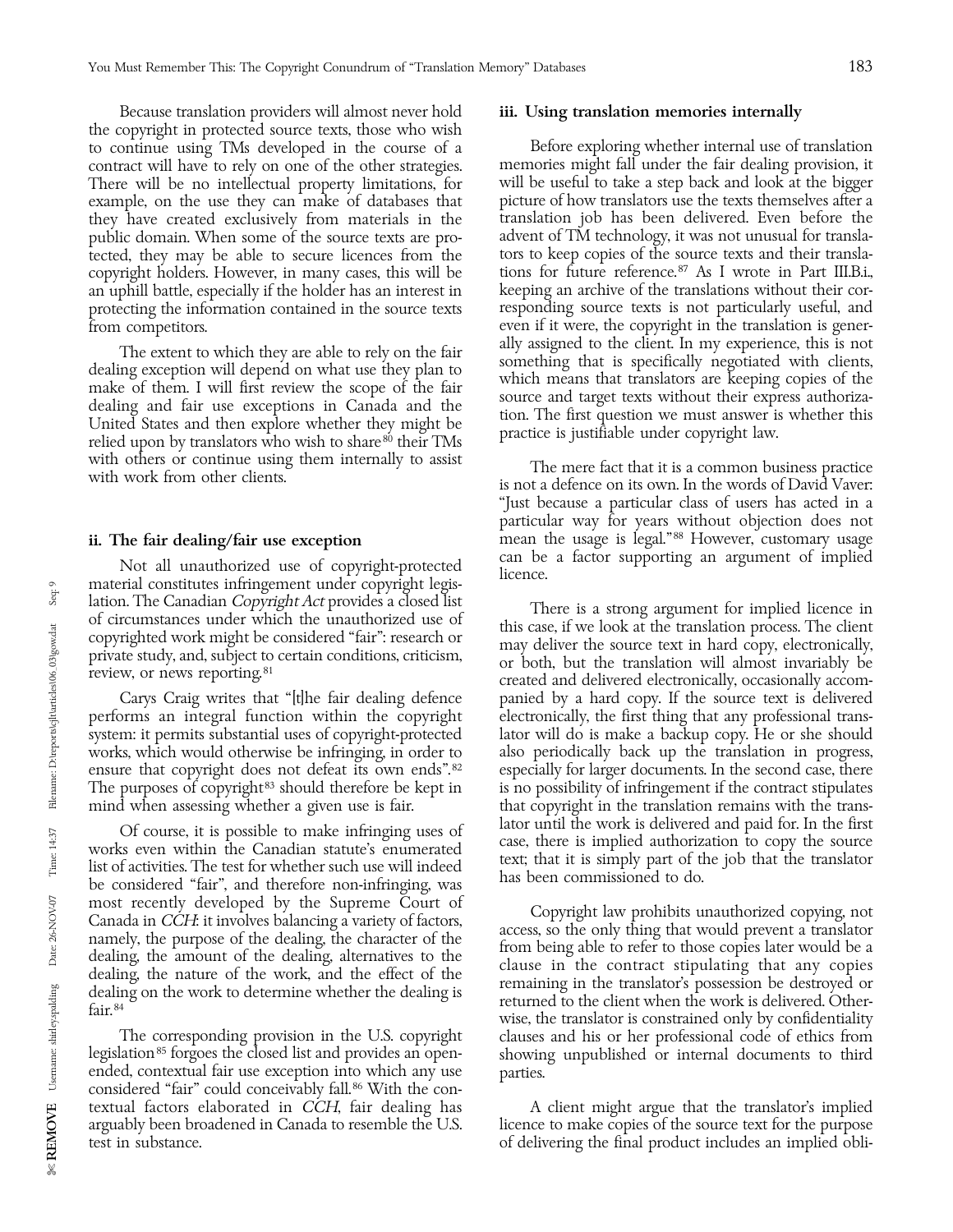translator. One of the main reasons for working with a

Even for clients who do not have a regular transla- McLachlin C.J.<sup>90</sup> tion provider, the argument is weak. One of a translator's

without being asked, is to argue that it expects translators to destroy the translations they have done for all other 2. Character of the dealing clients as well, or to negotiate each time for a licence to When creating a TM, a

consultants. Depending on the provisions in the con-<br>tract, a consultant might either keep his or her copyright<br>in the consultant might either keep his or her copyright<br>attract copyright protection.<sup>93</sup> The texts copied in the same report to deliver to a future client, he or she can The Canadian government has stated that it is a it is reasonable to expect that they will keep a library of

The preceding analysis can equally be applied to the<br>act of keeping a TM database created over the course of a<br>contract. Some clients know that a TM is being created,<br>while others may be unaware that the translator is usin a step in the process of delivering the speed and quality If it is indeed fair dealing for translators to keep

What if the translator wants to build a TM from<br>archived translations after they have been delivered? This<br>requires making new copies and so could potentially<br>infringe the client's copyright. It may not be possible to<br>get public domain.

For the purposes of the Canadian fair dealing test, 3. Amount of the dealing such a use would have to be characterized as research or Generally, the entire work is copied, but as the private study in order to be caught by section 29 of the Supreme Court points out in CCH, "[i]t may be possible Act. In *CCH*, the Supreme Court of Canada held that to deal fairly with a whole work".<sup>96</sup>

gation to use the work only once, or even to destroy it as ''[r]esearch must be given a large and liberal interpretasoon as the job is done. This argument is not convincing tion in order to ensure that users' rights are not unduly with respect to clients who frequently employ the same constrained. [...] research is not limited to non-commer-<br>translator. One of the main reasons for working with a cial or private contexts".<sup>89</sup> The Court also held tha single translation provider, apart from being satisfied research conducted by lawyers for profit constituted with quality, is that it is the best way to ensure consis-<br>research for the purposes of section 29. By analogy, lintency across all of one's translated documentation. It is guistic research conducted by translators should also be unreasonable to expect translators to be able to produce covered. We can therefore proceed to the balancing stage<br>such consistency by relying on memory alone. The state of the test, looking at each of the factors listed by of the test, looking at each of the factors listed by

main selling points is experience. Although translators<br>do gain automatic reflexes with time, requiring them to<br>do less research for certain terms and sentence structures<br>do less research for certain terms and sentence str

clients as well, or to negotiate each time for a licence to<br>
continue using them. Most clients likely do expect to<br>
benefit from the work a translator has done before.<br>
the text will remain whole, but in sentence-type TMs, A similar argument can be made for management the text is "destroyed", leaving only a collection of dis-<br>ultants Depending on the provisions in the con-<br>inct fragments, which may or may not in themselves

certainly adapt the same ideas to the new client's situa-<br>public policy principle that the Copyright Act "be tion and use the expression necessary to do that. Because drafted, to the extent possible, in technologically neutral<br>consultants, like translators, are paid for their experience, terms".<sup>94</sup> This concern for technological consultants, like translators, are paid for their experience, terms".<sup>94</sup> This concern for technological neutrality is it is reasonable to expect that they will keep a library of apparent when we look at the inclusion of s past projects to build on in the future. the Act to cover copying of music recordings for private

that the client is paying for.<br> **TALE ISLANE SECTED SECTION** SECTION CONTROL PROPERTY ASSESSED PROPERTY ASSESSED PROPERTY ASSESSED PROPERTY ASSESSED PROPERTY ASSESSED PROPERTY ASSESSED PROPERTY ASSESSED PROPERTY ASSESSED P

 $\ensuremath{\mathop{\mathbb{C}}}\xspace$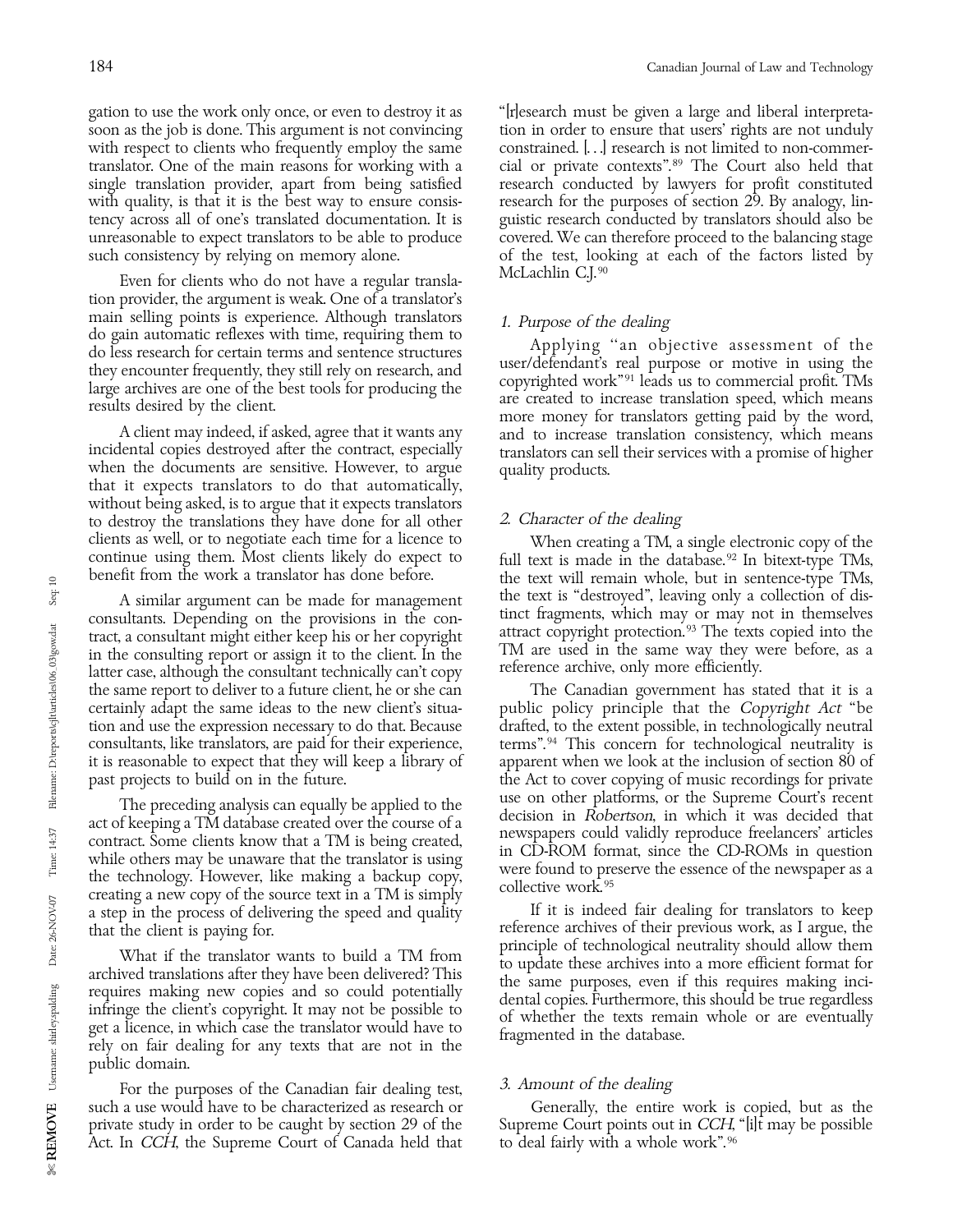The normal motivations for commissioning a trans-<br>lation are the desire to communicate the source text to a<br>different audience or the desire to understand a foreign<br>text oneself. In the latter case, the client probably doe

made fairly when the purpose is for commercial gain,<br>
CCH shows that it is possible. A lawyer making copies<br>
for research purposes is not very different from a trans-<br>
lator making copies for research purposes. The fact of or pool their memories with those of their colleagues. lead to a finding of fair dealing.

have met their obligations. If a client wants to maintain tighter control over sensitive information, it can always There may still be a chance that an application of take steps to include provisions for the destruction of the more open-ended contextual test in the U.S. legisla-

extra weapon to protect confidential information is

4. Alternatives to the dealing stated purpose, particularly in North America. Sunny To include a text in a TM, it is necessary to create a Handa writes that one of the earliest purposes for copy-<br>copy-copy-copy-right legislation was actually to provide an effective mew copy. There is no reasonable alternative. Copying<br>only part of the text is not as effective, since any part of a<br>text may contain potentially valuable information for a<br>text may contain potentially valuable information 5. Nature of the work (i) the creation and (ii) the dissemination of their works,<br>The same distributions for commissioning a trans

6. Effect of the dealing on the work<br>
Copying the text into a TM will not have any effect<br>
on the work, since the translator is not making copies of<br>
anything to which he or she does not already have legiti-<br>
mate access, although care would have to be taken not to breach 7. Conclusion confidentiality. Although it is difficult to establish that copies are

alternative and the complete lack of effect on the client's marketplace. I ranslation providers may therefore be<br>market. All the factors considered together should easily tempted to sell their memories, sell licences for t

While this is good news for translators, they still while they are free to do so when the TM is<br>t to maintain good relations with their clients in stocked only with public-domain content, they would want to maintain good relations with their clients in stocked only with public-domain content, they would<br>order to continue getting their business If clients feel and the able to make copies of protected texts for this order to continue getting their business. If clients feel and the able to make copies of protected texts for this<br>that a translator cannot be trusted with their documenta-<br>tion they will go elsewhere However as long as tra tion, they will go elsewhere. However, as long as transla-<br>tors take adequate steps to protect the information, they (Remember our assumption that someone else holds the<br>have met their obligations If a client wants to main

the more open-ended contextual test in the U.S. legislacopies in the contract. Translators are not in the best tion would lead to a finding of fair use, although this position to know what is sensitive and what is not, so it seems unlikely if the complete texts are copied and position to know what is sensitive and what is not, so it<br>seems unlikely if the complete texts are copied and com-<br>should, however, treat *all* documents that they archive<br>with or without authorization as though they are o factor that could further complicate this issue is the fact A client who tries to rely on copyright purely as an that a collection of unilingual texts (called a "unilingual a weapon to protect confidential information is corpus") of a particular type or on a particular topic may using it in a way that is in direct conflict with copyright's be a valuable source of information, linguistic or other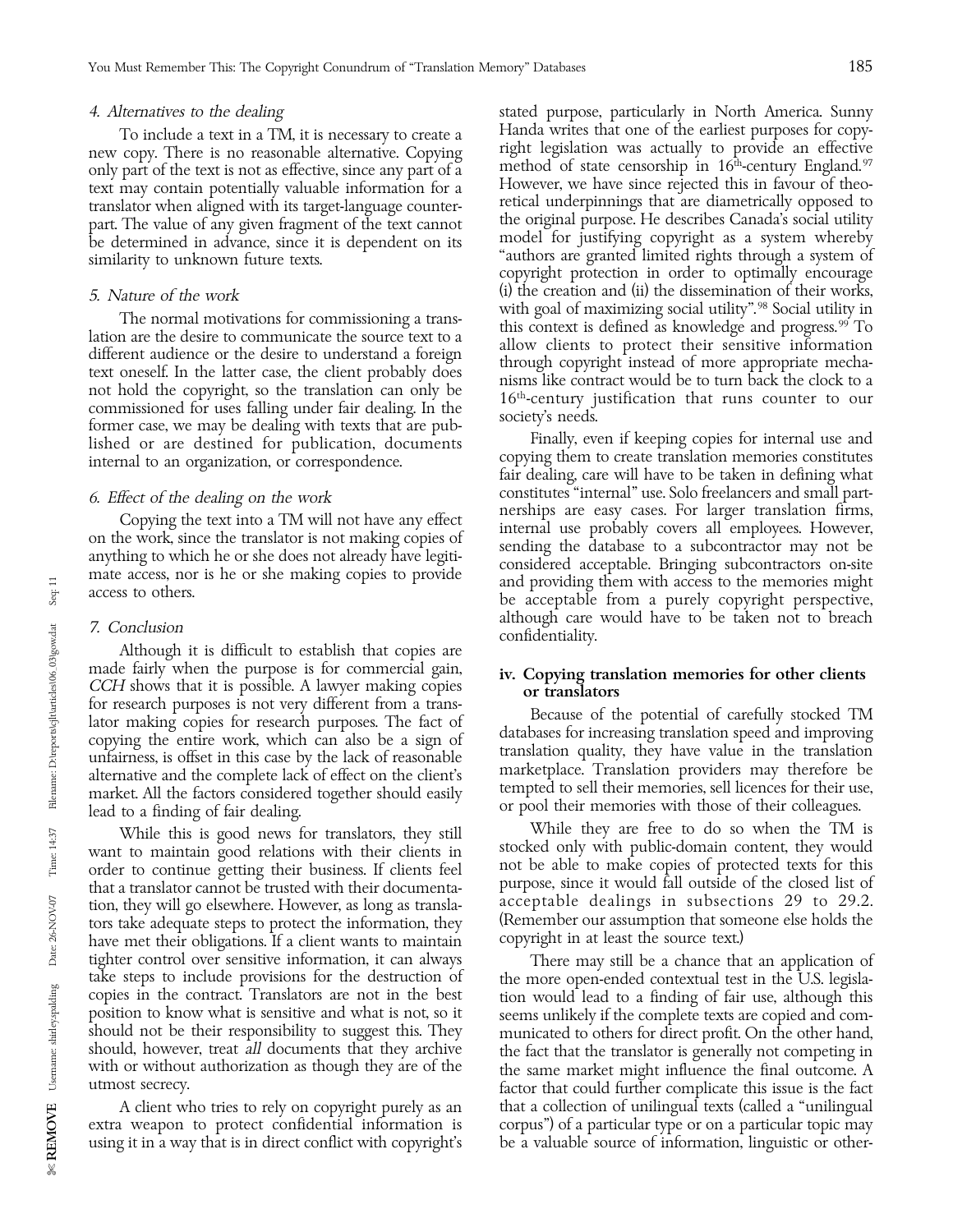wise, in its own right. Since a bitext-type TM also hap- All of these factors taken together seem to indicate<br>pens to be two unilingual corpora "glued" together, so to that this second use of translation memories is imperm pens to be two unilingual corpora "glued" together, so to that this second use of translation memories is impermis-<br>speak, it is possible for a TM to be used in a way that sible under any circumstances without the authoriz speak, it is possible for a TM to be used in a way that competes more directly with the original authors in the of the holder of copyright in the texts. markets of their source texts, even if that is not the translator's intent at the time of sale.

may be an unreasonable negative effect on the client if sensitive source texts end up in the hands of competitors.

text does not subsist in these fragments. There might be cles to making it a fully legal and ethical reality.<sup>105</sup> some exceptions to this, although David Vaver clearly<br>thinks not: "The occasional hyperbole to the contrary —<br>that the taking of even a single sentence from the likes of<br>a Dickens or a Shakespeare may infringe — is simply<br> a Dickens or a Shakespeare may infringe — is simply a nying note 106, below). Even if they technically have nonsense."<sup>101</sup> However, Vaver was writing about taking a copyright in something original they have created, it go nonsense."<sup>101</sup> However, Vaver was writing about taking a copyright in something original they have created, it goes single sentence for use in a new context. A sentence-type against the spirit of the profession and would single sentence for use in a new context. A sentence-type against the spirit of the profession and would not be in<br>TM creates a wholly different scenario, since all the frag- the public interest to enforce it. In support o ments of the whole text are in there somewhere, and ment, he cites sociologist R. Greenwood:<br>although the user can only refer to one at a time, copying The ethics governing colleague relationships the TM still means copying the whole text (minus a few viour that is cooperative, equalitarian, and supportive. Mem-<br>redundant or otherwise useless fragments that may sub-<br>bers of a profession share technical knowledge wit

Further complicating the matter is the fact the frag- professional associations. The proprietary and quasi-secretive ments are stored in their original order, and it may be attitudes toward discovery and invention prevalent in the industrial and commercial world are out of place in the possible to reconstruct the text by looking at the frag-<br>ments in the alignment tool.<sup>102</sup> One company avoids this problem by using scrambling algorithms,<sup>103</sup> although<br>this is only viable after any misalignments have been<br>corrected.<br>Finally, even if the client cannot claim copyright in<br>Finally, even if the client cannot claim copyrigh

Finally, even if the client cannot claim copyright in copy the form; he decides whether and how far it suits his<br>single sentence or fragment, it is possible for a single client's purposes and tailors it accordingly. This i any single sentence or fragment, it is possible for a single client's purposes and tailors it accordingly. This involves and tailors it accordingly. This involves and tailors it accordingly. This involves and tailors it ac separate exercise of professional skill and judgment.<sup>108</sup><br>CARAMILK secret is ... ." Translators could arguably Translators can best serve all of their clients if they have CARAMILK secret is ... ." Translators could arguably before sharing it with others, but what a client considers in every case. Translators have an incentive to make the database more valuable by including as much linguistic  $\alpha$  A central concept in understanding the conflicting information as possible and so may not always err on the motivations of clients and translators, alluded to in information as possible and so may not always err on the side of caution. Clients have no incentive to spend

# However, even without such competition, there  $\blacksquare$  IV. Promoting Translation Memory be an unreasonable negative effect on the client if Reuse

If the documents have not already been made publicly<br>available by the client, the action is likely to constitute a<br>breach of the translator's obligation of confidentiality.<br>The above arguments are most clearly applicable t database, it is subsequently chopped up into smaller<br>
fragments. These fragments are usually at the sentence<br>
level, although they may also consist of headings or list<br>
items.<sup>100</sup><br>
items.<sup>100</sup><br>
allowing the existing profe It is likely that the client's copyright in the whole for such pooling, while recognizing the significant obsta-

the public interest to enforce it. In support of his argu-

The ethics governing colleague relationships demand beha-<br>viour that is cooperative, equalitarian, and supportive. Memredundant or otherwise useless fragments that may sub-<br>sequently have been deleted from the database).<br>Further complicating the matter is the fact the frag-<br>professional associations. The proprietary and quasi-secretive<br>pr

remove all confidential sentences from the database extensive "precedents" to work with.<sup>109</sup> Every job is a before sharing it with others, but what a client considers new context, however, and the professional must consensitive will not necessarily be so obvious to an outsider sider even identical passages carefully before inserting<br>in every case. Translators have an incentive to make the them into a new text.

side of caution. Clients have no incentive to spend Greenwood's passage above, is the fact that the same text<br>resources for the benefit of the translator by going has value to both parties, but for completely different has value to both parties, but for completely different through the texts and flagging what they consider truly reasons. Clients value the text for the ideas it contains; to confidential. They are most likely to say that *everything* them, the expression is usually little more them, the expression is usually little more than a vehicle is confidential, leaving the translator no further ahead. for those ideas. Translators value the text for the expres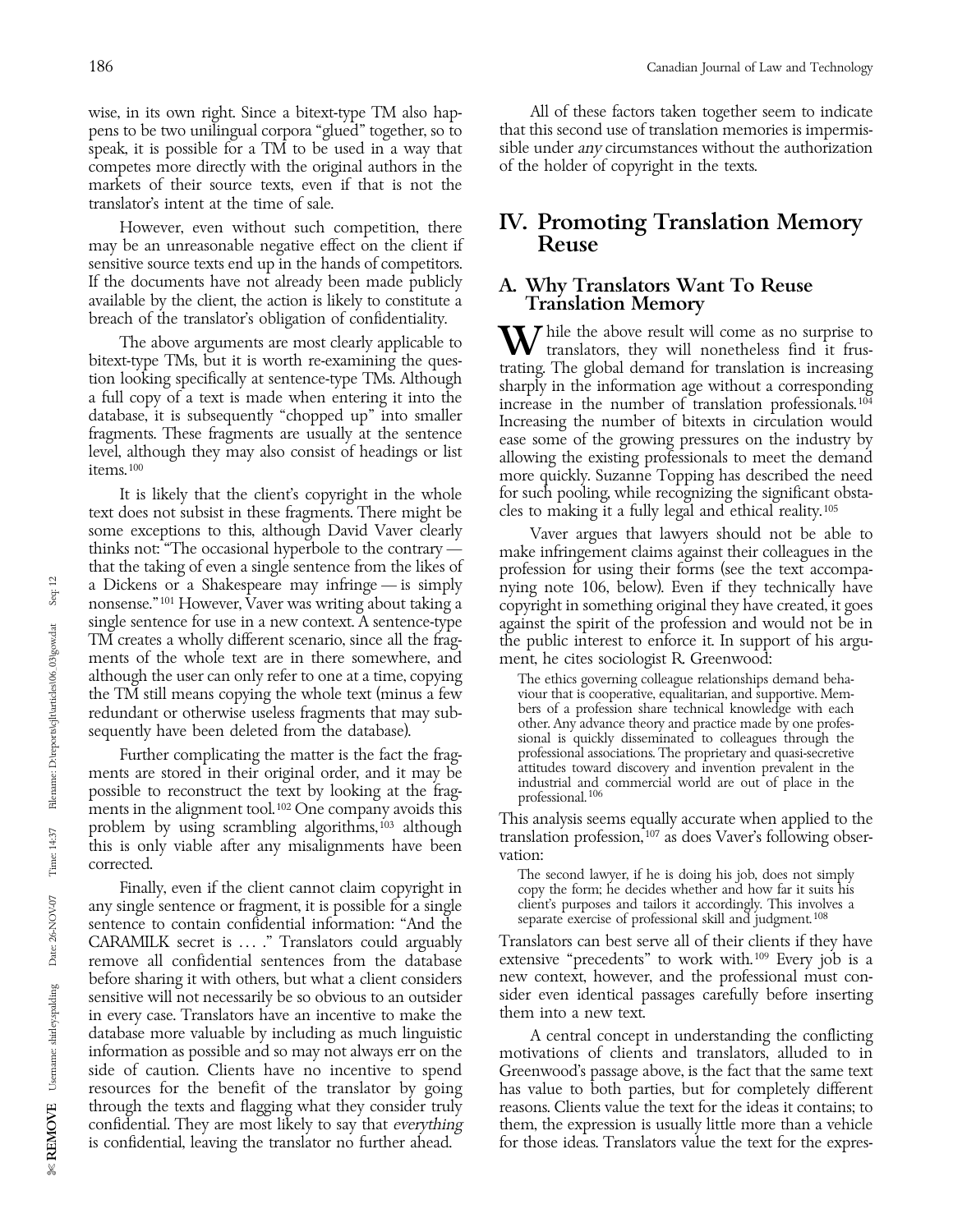linguistically equivalent expressions in another language; to them, the ideas are usually little more than a vehicle<br>for those expressions. Ironically, the less valuable a pas-<br>sage is to the client, i.e., because it is a banal statement<br>a translator, who prizes phrases and struct

the very things that copyright protects.<sup>110</sup> However, if a depend on how property rights are assigned<sup>". 113</sup> This the very client happens to say the same thing as the old realization led Cooter and Ulen to formalize a pr new client happens to say the same thing as the old realization led Cooter and Ulen to formalize a principle<br>client in a new text (not uncommon outside of literature they call the normative Coase theorem: "Structure the client in a new text (not uncommon outside of literature,<br>especially at the sentence level), it would be nonsensical<br>to claim that the translator must now find a different<br>ments."<sup>114</sup> way to translate it just because the client holds a copy-<br>
Because the rights in the various layers arise in two<br>
right in the first translation. If that were true, clients<br>
different places, a transfer of some kind will b right in the first translation. If that were true, clients different places, a transfer of some kind will be necessary<br>could also try to enjoin other translators from using to "herd" them all together. At first glance, it ''their'' particular translation of the same phrase. that transaction costs for such a transfer are indeed near Although there may potentially be dozens of ways to zero. The parties do not need to spend resources locating translate even a short phrase,<sup>111</sup> there may only be a few one another, since they are already in a business re translate even a short phrase,<sup>111</sup> there may only be a few one another, since they are already in a business relation-<br>"best" ways, and maybe only one or two good ways in a ship based on a translation contract. All that i ''best'' ways, and maybe only one or two good ways in a ship based on a translation contract. All that is required given context. It would be contrary to public policy to

To summarize, translators recognize their clients' are case, how can we explain the fact that the intellectual ownership of the source texts and even the target texts property is still ending up with the "wrong" party? The free-ride, particularly when clients have spent significant<br>resources developing multilingual terminology for<br>examples of language use, particularly when linked to<br>emerging markets. Translators, on the other hand, are<br>inte valuable to the client. For reasons explained above, this is Since there are two definitions of "efficient use" at<br>not fatal to unauthorized internal use. However, the play, we cannot necessarily rely on the modified Coase not fatal to unauthorized internal use. However, the play, we cannot necessarily rely on the modified Coase<br>combined effects of the client's copyright and the transla-heaven to justify reassigning the right in the source t combined effects of the client's copyright and the transla-<br>theorem to justify reassigning the right in the source text<br>to the translator. Such a solution would rightly conflict

Translation memories are a valuable economic in the hands of translators, the TMs must go "through"<br>
resource, and because they are designed to be used by<br>
translators, it is translators who can make the most effi-<br>
cient translators end up with access to the TM database

sions it contains, particularly when they are connected to without constraints on copying, is there a way of reallo-<br>linguistically equivalent expressions in another language; cating rights to achieve this?

It is true that expressions, as opposed to ideas, are vent bargaining, the efficient use of resources will very things that copyright protects.<sup>110</sup> However, if a depend on how property rights are assigned".<sup>113</sup> This

to "herd" them all together. At first glance, it might seem Fence these off. This is two to a contract already under negotiation. But if this is the case, how can we explain the fact that the intellectual

for which they have assigned the rights. It is understand- The flaw in this analysis is that it fails to take into able that clients would interpret the impulse to continue account the double aspect of the value of the text. As was<br>to use, and especially to sell, those texts as an attempt to discussed in the previous section, the texts to use, and especially to sell, those texts as an attempt to discussed in the previous section, the texts contained in<br>free-ride particularly when clients have spent significant the TM database are valuable to translators

to the translator. Such a solution would rightly conflict<br>unauthorized sharing of translation memories with with our intuition. However, translators are not necessa-<br>others.<br>the start of this "flow". It just so happens<br>tha

**B. A Brief Economic Analysis of** least initially.<br> **Example 1991** Translation Memory Reuse Although we ultimately want TMs to end up back<br>
Translation memories are a valuable economic in the hands of translators, the TMs

them. However, the division of rights in different layers The real problem in the current system is not that of the memory among different parties seems to prevent private bargaining results in the rights flowing in the<br>efficient use at the outset. If the desired outcome is that wrong direction. Rather, another factor comes into efficient use at the outset. If the desired outcome is that wrong direction. Rather, another factor comes into play<br>translators end up with access to the TM database to prevent the now "unshackled" database from then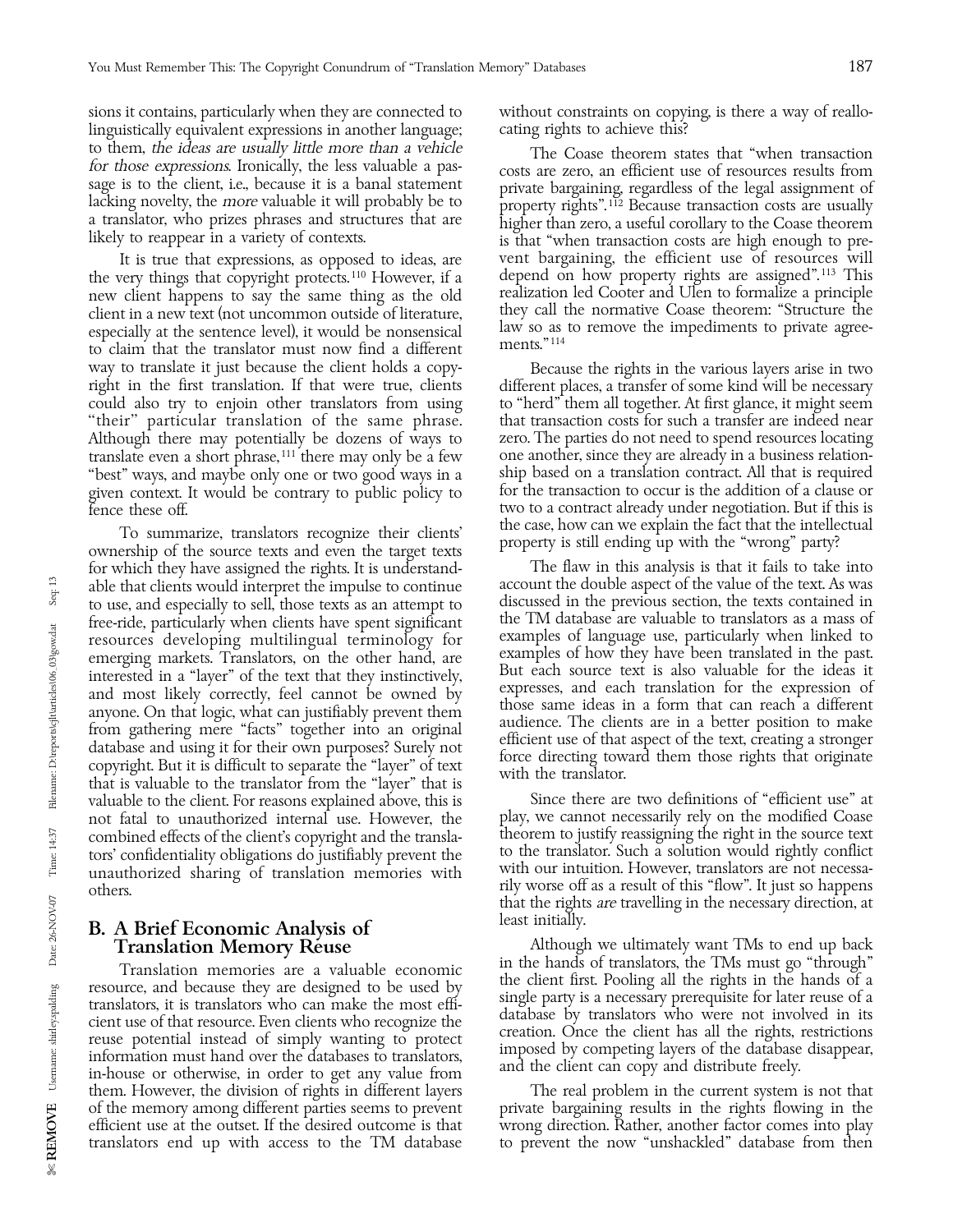most desirable destination from an efficiency point of view. This factor is the client's lack of incentive to filter copyright regime. out confidential information and release the remaining linguistic information into the broader translation mar-<br>ketplace. If we want to intervene to promote efficiency, it "that anything that might be of use to somebody is ketplace. If we want to intervene to promote efficiency, it ''that anything that might be of use to somebody is

Jost Zetzsche is the founder of TM Marketplace, a<br>limited liability company whose *raison-d'être* is to make<br>just such a correction. Zetzsche writes that some clients<br>already recognize the potential value of internal reuse

One difficulty with convincing translation clients to<br>participate as *vendors* in the market for TMs is that they<br>are not in the business of selling language products and<br>services. They buy language products and services i

work of potential licensees, technical assistance with drawn exclusively from the public domain? These could<br>making their TMs fit for outside commercial use, and be valuable, and their creation and dissemination should making their TMs fit for outside commercial use, and be valuable, and their creation and dissemination should<br>advice on setting appropriate licensing fees. There is little be encouraged. But translation memories are not cr advice on setting appropriate licensing fees. There is little be encouraged. But translation memories are not created<br>risk to the client, who only pays transaction fees to TM for their own sake; they are created because th risk to the client, who only pays transaction fees to TM for their own sake; they are created because they will be<br>Marketplace for successful transactions.<sup>116</sup> This lowering useful for a specific job or series of jobs. Th Marketplace for successful transactions.<sup>116</sup> This lowering useful for a specific job or series of jobs. This means that of transaction costs to both the client and the end users even a TM filled with public-domain texts w of transaction costs to both the client and the end users even a TM filled with public-domain texts will be cre-<br>of the TM database should allow private bargaining to ated anyway, regardless of the reduced protection. Unde of the TM database should allow private bargaining to ated anyway, regardless of the reduced protection. Under<br>do its job and get the databases into the right hands. In the circumstances, granting copyright protection woul do its job and get the databases into the right hands. the circumstances, granting copyright protection would<br>Clients may never have an incentive to sell the databases only make the database harder to disseminate in the Clients may never have an incentive to sell the databases only make the database harder to disseminate in the<br>outright, but translators only need a licence to make short term, and so is not justifiable from a policy perspe outright, but translators only need a licence to make short to short term and so is not to it not it is not in<br>efficient use of them. This scenario represents one effecefficient use of them. This scenario represents one effec-<br>tive solution to a complex problem.

W ith Part IV rounding out the picture of how TM granted.<br>
Translation industry, we should take one final look at the left is time to stop asking, "Who owns TMs?" Instead, follows is an attempt to answer a slightly different question: "Should *anybody* own TM?"

the selection of the texts. It is possible to consider some thing necessary to meet their non-disclatabases to result from original selection and arrange-<br>It is possible for everyone to benefit. databases to result from original selection and arrange-

finding its way into the hands of other translators, the ment. However, we should only extend copyright protec-<br>most desirable destination from an efficiency point of tion to these if doing so advances the purposes of the

is this factor that requires correction. The potentially valuable and should be turned into a com-<br>modity; and if commodified, it almost goes without saying that it should be protected".<sup>117</sup> He adds: "The idea **C. An Efficient Solution** that some creative work needed no protection, because it<br>Inst Zetzsche is the founder of TM Marketplace a would occur anyway, was not [always] as heretical as

Somebody has to make this worth their while.<br>TM Marketplace promises clients an instant net-<br>selections and arrangements of texts and translations TM Marketplace promises clients an instant net- selections and arrangements of texts and translations

There seems to be no good reason to grant copyright in the database as a compilation. While a TM may not have an ''owner'' in the legal sense, its de facto owner V. Conclusion: the Policy will be the one who owns the contents, or controls the licensing. If the industry can continue to operate effect-<br>Perspective the policy without a completion right, it should not be tively without a compilation right, it should not be granted.

translation industry, we should take one final look at the least in the use of the use of the use the use the use<br>TM ownership puzzle, this time from a policy perspec- we should look for ways to make the most efficient use TM ownership puzzle, this time from a policy perspec-<br>tive. The preceding discussion was an attempt to answer of our language resources while respecting the legitimate tive. The preceding discussion was an attempt to answer of our language resources while respecting the legitimate<br>the question, "Who, if anybody, should own TM?" What interests of all stakeholders, including the clients, t the question, "Who, if anybody, should own TM?" What interests of all stakeholders, including the clients, the<br>follows is an attempt to answer a slightly different ques- translators, and the general public. First, I would mend that clients learn to profit from their potentially<br>valuable linguistic assets by licensing their TMs to trans-Under the current regime, nobody will be granted valuable linguistic assets by licensing their TMs to trans-<br>vright in a non-original TM database, although lators who can use them. Second, I would recommend copyright in a non-original TM database, although lators who can use them. Second, I would recommend<br>various parties may own its contents. Which databases that translators who have created TM databases for clivarious parties may own its contents. Which databases that translators who have created TM databases for cli-<br>are original must be determined on a case-by-case basis, ents be allowed to continue using them internally under are original must be determined on a case-by-case basis, ents be allowed to continue using them internally under looking in particular at the judgment exercised during the fair dealing provisions, provided that they do every-<br>the selection of the texts. It is possible to consider some thing necessary to meet their non-disclosure obli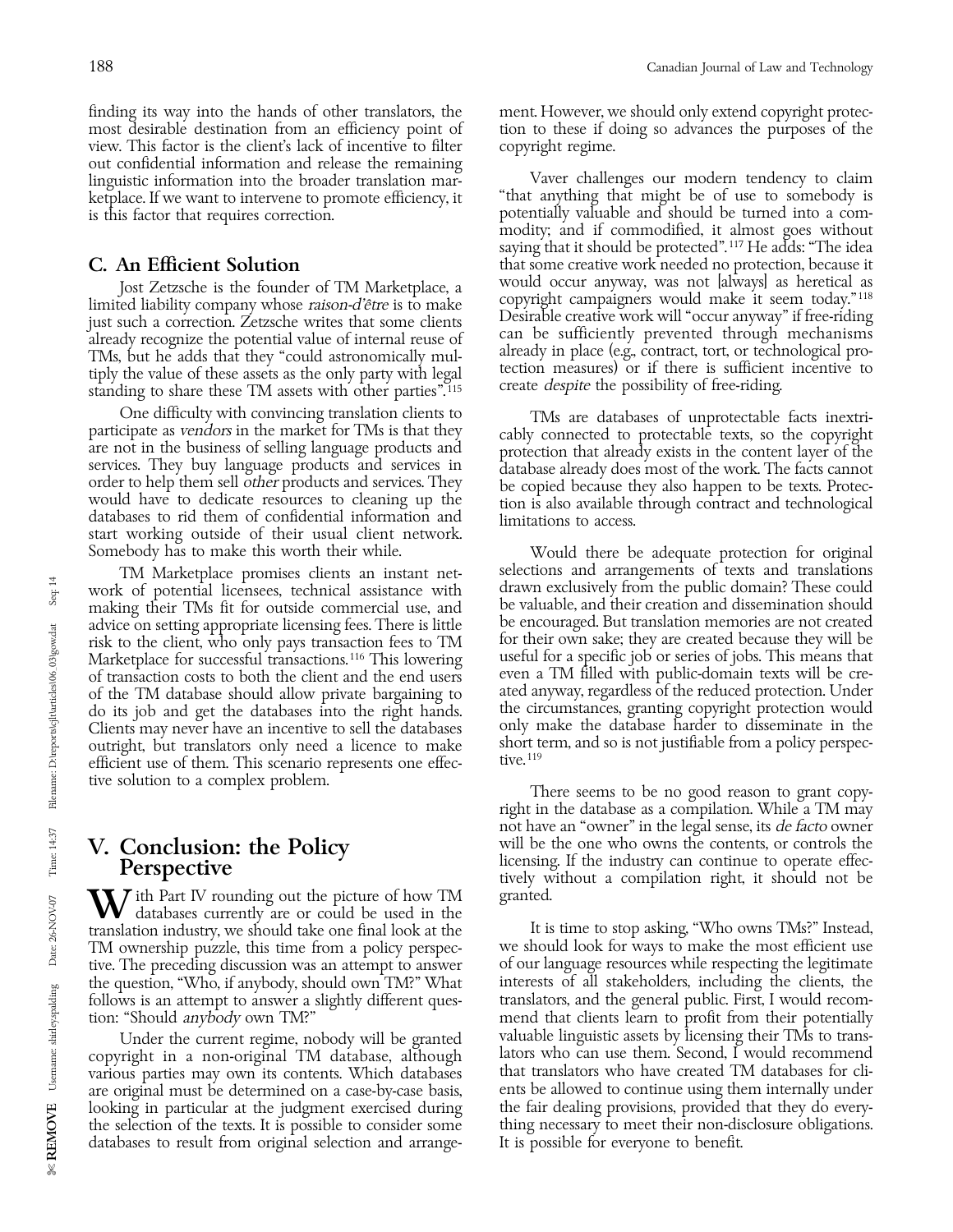## Appendix: Illustrations of TM Tools



**Figure 1: In SDL-Trados, an example of a sentence-type TM tool, each cell consists of a pair of corresponding sentences or sentence fragments. The second window at the top of the screen illustrates the content of a single cell. The top window shows the sentence from the new text to be translated that is being compared to the contents of the database. The full new text is shown in its word-processing program in the bottom half of the screen.**

|                                                                                                    | The Edit Process View TransCorpora Search Terminology                                                                                                                                                                                                                | Window Help                                                                                                                                                                                                                                                                                                                                                                                                                                                                                                                                                                                                                                                                                                                                                                                                                                                                                                                                 | $  B $ $\times$<br>$- p  \times$ |
|----------------------------------------------------------------------------------------------------|----------------------------------------------------------------------------------------------------------------------------------------------------------------------------------------------------------------------------------------------------------------------|---------------------------------------------------------------------------------------------------------------------------------------------------------------------------------------------------------------------------------------------------------------------------------------------------------------------------------------------------------------------------------------------------------------------------------------------------------------------------------------------------------------------------------------------------------------------------------------------------------------------------------------------------------------------------------------------------------------------------------------------------------------------------------------------------------------------------------------------------------------------------------------------------------------------------------------------|----------------------------------|
| D 2 +                                                                                              | $\bullet$<br>も<br>人生吧<br>। ⊗।<br>厬<br>$\blacktriangleleft$<br>$\rightarrow$                                                                                                                                                                                          | කෙ ප්ර                                                                                                                                                                                                                                                                                                                                                                                                                                                                                                                                                                                                                                                                                                                                                                                                                                                                                                                                      |                                  |
| TermBase: Work Descriptions<br>$\overline{ }$<br>Language: French (48)<br>$\overline{\phantom{a}}$ |                                                                                                                                                                                                                                                                      |                                                                                                                                                                                                                                                                                                                                                                                                                                                                                                                                                                                                                                                                                                                                                                                                                                                                                                                                             |                                  |
| Projects                                                                                           | TransCorpora Search                                                                                                                                                                                                                                                  |                                                                                                                                                                                                                                                                                                                                                                                                                                                                                                                                                                                                                                                                                                                                                                                                                                                                                                                                             |                                  |
| TransCorpora                                                                                       | Search TransCorpora   Terminology                                                                                                                                                                                                                                    | Source (French)                                                                                                                                                                                                                                                                                                                                                                                                                                                                                                                                                                                                                                                                                                                                                                                                                                                                                                                             | 2095828 f.inp                    |
|                                                                                                    | <b>TransCorpora</b>                                                                                                                                                                                                                                                  | mise en Juvre de la Loi sur les Océans dans l'ensemble de la Région; élaborer et<br>réaliser des initiatives conjointes avec des organismes intéressés.                                                                                                                                                                                                                                                                                                                                                                                                                                                                                                                                                                                                                                                                                                                                                                                     |                                  |
| TransCorpora<br><b>Builder</b><br>TransCorpora<br>Search                                           | Work Descriptions<br>$\blacktriangledown$<br>Source file<br>0550INWORD f.DOC<br>1000345 F.DOC<br>1000441 f.DOC<br>1042310 f.DOC<br>1051778 F.DOC<br>1096538 f.DOC<br>2023854 f.DOC<br>2095828 I.DOC                                                                  | Gestionnaire, Sciences de l'environnement (20 ETP): assurer la gestion et la direction<br>d'un programme de recherche et développement multidisciplinaire permettant de<br>fournir des conseils qui font autorité auprès des divers secteurs du MPO de même<br>gu'auprès d'autres organismes gouvernementaux, d'organismes nationaux et<br>internationaux publics et privés, d'associations et de groupes d'intérêt. Représenter<br>les intérêts du Ministère dans la Région dans l'établissement de partenariats avec<br>d'autres organismes, de même que présenter et publier des rapports techniques et<br>des articles scientifiques sur les résultats et les conclusions de recherches. Évaluer<br>ces résultats et conclusions, et les intégrer aux plans ultérieurs d'exécution des<br>Selected text                                                                                                                                 |                                  |
|                                                                                                    | 2157808 F.DOC<br>2231933 f.DOC                                                                                                                                                                                                                                       | Target [English]                                                                                                                                                                                                                                                                                                                                                                                                                                                                                                                                                                                                                                                                                                                                                                                                                                                                                                                            | 2095828 e.inp                    |
| TermBases                                                                                          | 2238443 f.DOC<br>2261404 F.DOC<br>2373160B f.DOC<br>2489362A F.DOC<br>2489362C f.DOC<br>2675224 I.DOC<br>2788150 f.DOC<br>3293607 f.DOC<br>921-0100 FDOC<br>A5762053 F.DOC<br>AS02SL F.DOC<br>$\blacktriangleleft$<br>$\blacktriangleright$<br>File List & Alignment | implementation of the Uceans Act throughout the Hegion; and develops and<br>conducts joint initiatives with stakeholder organizations.<br>Manager, Environmental Science (25 FTEs); manages and directs a multidisciplinary<br>research and development program to provide authoritative advice for various<br>sectors of the Department of Fisheries and Oceans (DFO), other governmental<br>organizations, public and private national and international organizations,<br>associations and interest groups. Represents departmental interests in the Region<br>with respect to establishing partnerships with other organizations and presenting and<br>publishing technical reports and scientific articles on the results and conclusions of<br>research. Evaluates these results and conclusions and integrates them into future<br>program delivery plans for the Division. Serves on various working committees in<br>Selected text |                                  |
| <b>Options</b>                                                                                     | 30 files<br>Source: 16                                                                                                                                                                                                                                               | Target: 16<br>Delta: 0                                                                                                                                                                                                                                                                                                                                                                                                                                                                                                                                                                                                                                                                                                                                                                                                                                                                                                                      |                                  |

**Figure 2: In MultiTrans, an example of a bitext-type TM tool, a single ''cell'' of the database consists of a complete bitext, as illustrated in the two linked windows on the right side of the screen. The source text is shown in the top window and the target text in the bottom.**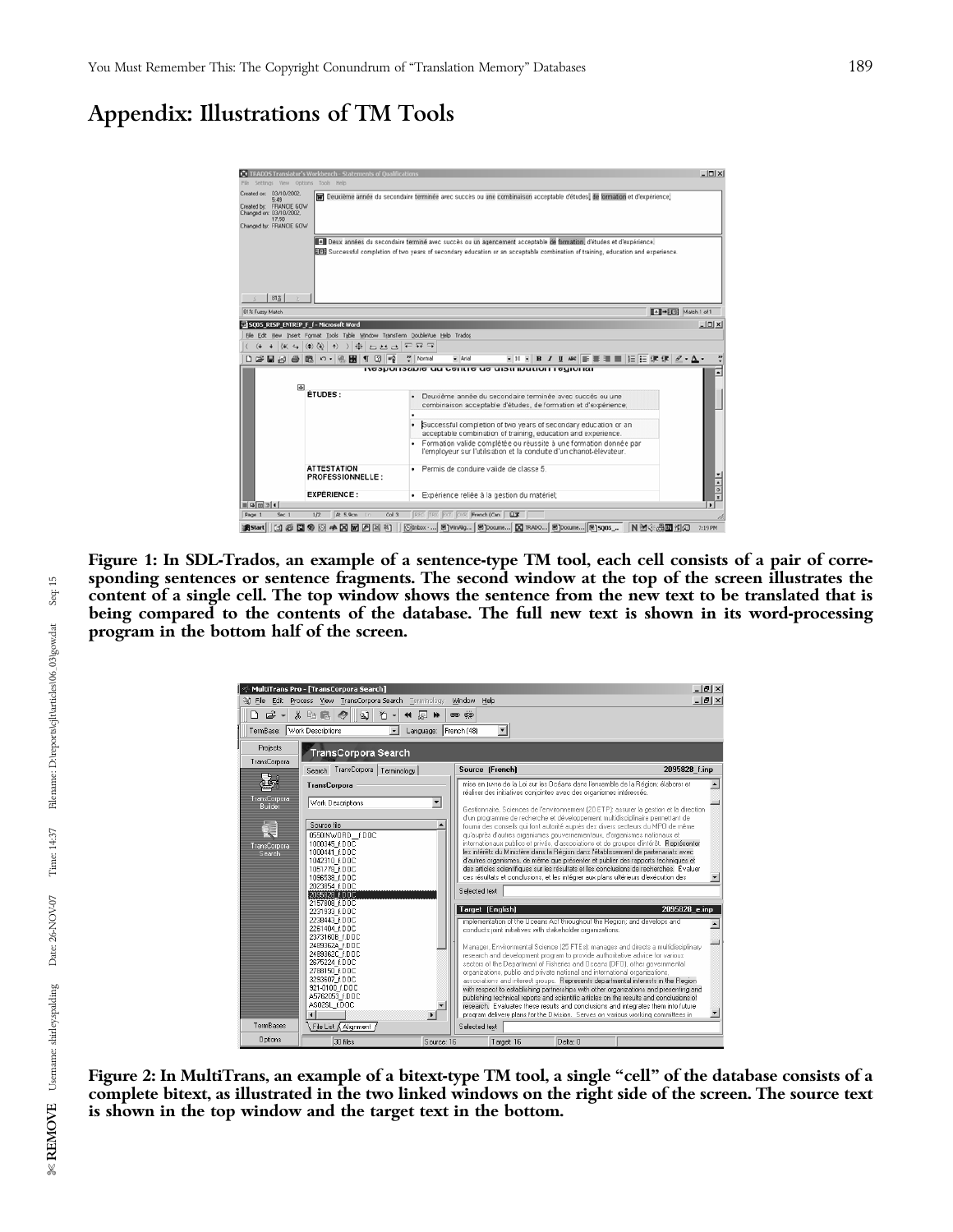

**Figure 3: WinAlign, the alignment tool that comes with SDL-Trados, generates alignments between source and target sentences automatically, but misalignments can be corrected manually.**

## Notes:

- $1$  My statements regarding the translation industry are based on a combination of external sources, my professional experience as a legal translator and translation technologist, primarily within the Translation Bureau of the Government of Canada, and my graduate research at the School of Translation and Interpretation at the University of Ottawa.
- the Government of Canada, and my graduate research at the School of<br>
Translation and Interpretation at the University of Ottawa.<br>
<sup>2</sup> For a detailed comparative study of various types of translation memory<br>
<sup>2</sup> For a detai
- 
- For "trademark". In this paper, "IM" will never be used to designate the<br>
<sup>4</sup> The term "translation memory" may be used to describe either the type of<br>
<sup>4</sup> The term "translation memory" may be used to describe either the t
- Trans), SDL International (SDL-Trados), and STAR Group (Transit). below.
- <sup>6</sup> See, e.g., Tim Hallett, "Transit and TRADOS: Converging functions, <sup>20</sup> Compo Co. v. Blue Crest Music Inc., [1980] 1 S.C.R. 357 at 373. diverging approaches" (2006) 5:4 Localisation Focus 9; Nancy A. Locke & Marc-Olivier Giguère, Review of MultiTrans 3.0 (2002) No. 51 Vol. 13 Issue 7 MultiLingual Computing and Technology, online: <http:// 22 Ibid., s. 2, [
- 
- du bitexte" (2001) 73 Circuit 30.<br>
<sup>7</sup> In some cases, if the sentences are stored in their original order, it may be<br>
<sup>24</sup> Madeleine Lamothe-Samson, "Les conditions d'existence du droit<br>
possible to reconstruct a full tex  $8$  It is important to note that although the bitext constitutes a single cell, the alignment tool will create additional links between the two texts at the sentence or paragraph level within the cell. When the tool ident fragment of source text in your database that is similar to what is currently source text, even if you recently did the translation yourself.<br>
being translated, the program should be able to do more than simply  $27$  It mak
- 
- 
- <sup>11</sup> Suzanne Topping, "Sharing Translation Database Information" (2000) No. 33 Vol. 11 Issue 5 *Multilingual Computing & Technology*, online:  $\text{thtp:}/\text{new.multiingular.com}>$ .
- 
- 

- $^{5}$ The leading developers include Atril (Déjà Vu), MultiCorpora (Multi-  $^{19}$ The potential effects of these differences will be discussed in Part III.C.iv.,
	-
	-
	-

- 
- 
- 
- 
- Fig. The mass interest of the person where the ranged that the equivalent sought is "somewhere" in the translated text.<br>The translator wants to be taken straight to that equivalent without<br>spending time searching<br>P See the is simply meant to illustrate that they often make inappropriate and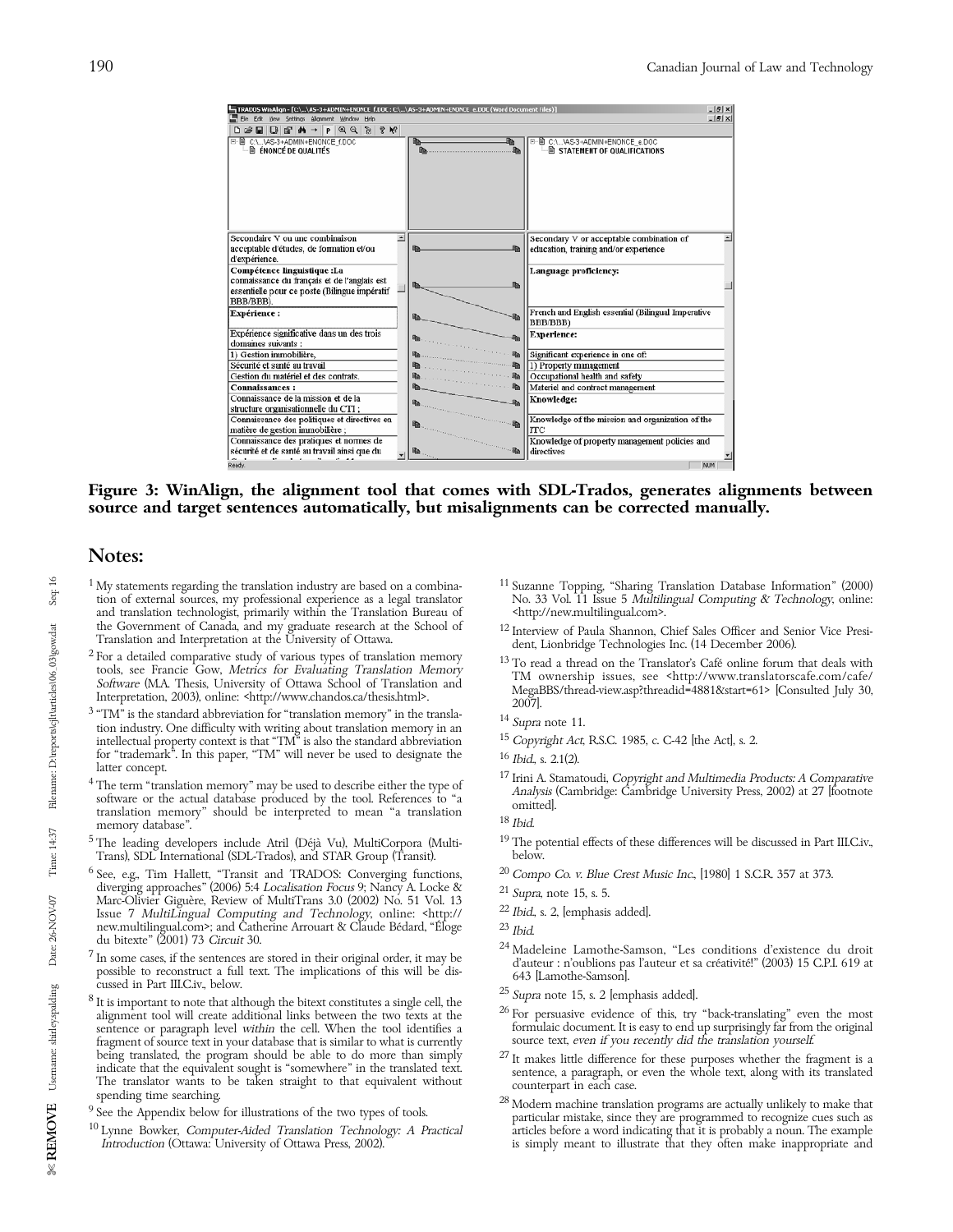unexpected selections in cases of ambiguity that a translator would never  $\frac{57}{28}$  Supra note 15, s. 13. make.

- <sup>29</sup> In reality, it would rarely make sense to store pure machine translations<br>in a TM, since they tend to be unreliable unless they have been revised<br>by a human. Such a database might be useful for researchers studying t performance of machine translation, but not as a source of inspiration for the see, e.g., Antonio S. Valderrábanos, "Who Owns What? Some Insights on humans doing subsequent translations. The rest of the paper will be the c stored in the databases (or, at worst, machine translations that have been<br>revised by humans).<br><sup>30</sup> See, e.g., *supra* note 24 at 641; David Vaver, *Copyright Law* (Toronto:<br>Irwin Law, 2000) at 57 [Vaver, *Copyright*].<br><sup>31</sup>
- 
- <sup>31</sup> See *Théberge v. Galerie d'art du Petit Champlain inc.*, [2002] 2 S.C.R. 336 at paras.  $30-31$  [*Théberge*]; U.S. Const. art. 1, §8, cl. 8; Sunny Handa, *Copyright Law in Canada* (Markham, ON: Butterworths, 2002) at at paras. 30-31 [Théberge]; U.S. Const. art. 1, §8, cl. 8; Sunny Handa, the United States has a similar provision in its copyright legislation, but Copyright Law in Canada (Markham, ON: Butterworths, 2002) at 28. there the term "work made for hire" is used. Supra note 32, §201(b).
- 
- <sup>32</sup> Copyright Act 17 U.S.C. §102. <sup>66</sup> Supra note 15.<br><sup>33</sup> Berne Convention for the Protection of Literary and Artistic Works, <sup>67</sup> In Robertson
- 
- 
- 
- 
- 
- 
- 
- 
- 

Seq:  $17$ 

- <sup>42</sup> Ibid.<br>
<sup>42</sup> Ibid.<br>
<sup>42</sup> Ibid. CCH Canadian Limited v. Law Society of Upper Canada, [2004] 1 S.C.R.<br>
<sup>43</sup> CCH Canadian Limited v. Law Society of Upper Canada, [2004] 1 S.C.R.<br>
<sup>70</sup> Howard P. Knopf, "The Database Dilemm
- 
- 
- 
- 
- 
- <sup>45</sup> Ibid, see text accompanying note 41.<br>
<sup>46</sup> Teresa Scassa, "Distinguishing Functional Literary Works from Compila-<br>
<sup>46</sup> Teresa Scassa, "Distinguishing Functional Literary Works from Compila-<br>
tions: Issues in Origina immediately for future reuse, in some cases sentence by sentence while you are translating, it is possible to start translating with an empty you are translating, it is possible to start translating with an empty<br>database and allow it to build up by itself with every new translation.<br>
For with an initially empty atabase and allow it to build up by itself with ev on-the-fly method clearly requires no judgment in the selection process,<br>but even the archiving method can be devoid of judgment if you take the<br>approach of archiving everything you have indiscriminately. See Bowker,<br>supra
- 
- 
- 
- 
- <sup>54</sup> Theoretically, software could be designed to track these deletions, but  $\frac{87}{8}$  Bowker, supra note 10 at 93-94.<br>implementation costs would outweigh any potential benefits, particularly  $\frac{88}{8}$  Vaver Convright s mplementation costs would outweigh any potential behievits, particularly<br>given the remoteness of the possibility of any given translation provider<br>becoming involved in judicial proceedings in this regard.  $^{89}$  Supra note
- $^{55}$  See text accompanying note 52.  $\hspace{1cm}^{90}$  Ibid. at para. 53.
- $56$  Lamothe-Samson, supra note 24 at 636-637.  $91$  Ibid. at para. 54.
- 
- $58$  Lamothe-Samson, supra note 24 at 638–641.
- 
- 
- 
- 
- 
- 
- 
- 
- $^{33}$  Berne Convention for the Protection of Literary and Artistic Works,  $^{67}$  In Robertson v. Thomson Corp., 2006 SCC 43, [2006] 2 S.C.R. 363 9 September 1886, as last revised at Paris on 24 July 1971 and amended [Robertson], which deals with assignments of copyright in freelance arti-Ein the contention of the contention of the purpose of the purpose of the purpose of copyright in freelance arti-<br>in 1979, S. Treaty Doc. No. 99-27 (1986), online: «www.wipo.int/treaties/<br>els for the purpose of reprinting en en invention de la situation of unequal bargaining power. Giuseppina d'Agostino recommends that the balance be redressed either through legislative <sup>34</sup> Daniel J. Gervais, "Feist Goes Global: A Comparative Analysis of the recommends that the balance be redressed either through legislative Notion of Originality in Copyright Law" (2002) 49 Journal of the Copyright serve mant Society of the USA 949 at 972.<br>
<sup>36</sup> University of London Press, Limited v. University Tutorial Press Limited,<br>
<sup>35</sup> University of London Press, Limited v. University Tutorial Press Limited,<br>
<sup>36</sup> University of London <sup>36</sup> Lamothe-Samson, *supra* note 24 at 641-42.<br><sup>37</sup> See Walter v. Lane, [1900] A.C. 539; London Press, *supra* note 35; Lading time translation memory databases, so that the stronger bargaining power<br>*broke (Football) Ltd*
- broke (Football), Ltd. v. William Hill (Football) Ltd., [1964] 1 All ER 465<br>
38 Supra note 34 at 958.<br>
39 Supra note 34 at 958.<br>
39 Supra note 34 at 958.<br>
39 Feist Publications v. Rural Telephone Service Co., Inc., 499 U.S
- 11 March 1996 on the legal protection of databases [1996] OJ L77/20, <sup>41</sup> Ibid. at 359. 42 Ibid. Chity://eur-lex.europa.eu/> [the Directive].
	-
	-
	-
	-
	-
	-
	-
	-
	-
	-
	-
	-
- <sup>50</sup> Feist, supra note 39 at 359.<br>
<sup>51</sup> Matthew Bender & Company, Inc. v. West Publishing Co., 158 F.3d 674<br>
<sup>51</sup> Matthew Bender & Company, Inc. v. West Publishing Co., 158 F.3d 674<br>
<sup>52</sup> Ibid. at 682.<br>
<sup>52</sup> CCH, supra no
	-
	-
	-
	- 86 Craig, supra note 82 at 440.
	-
	-
	-
	-
	-